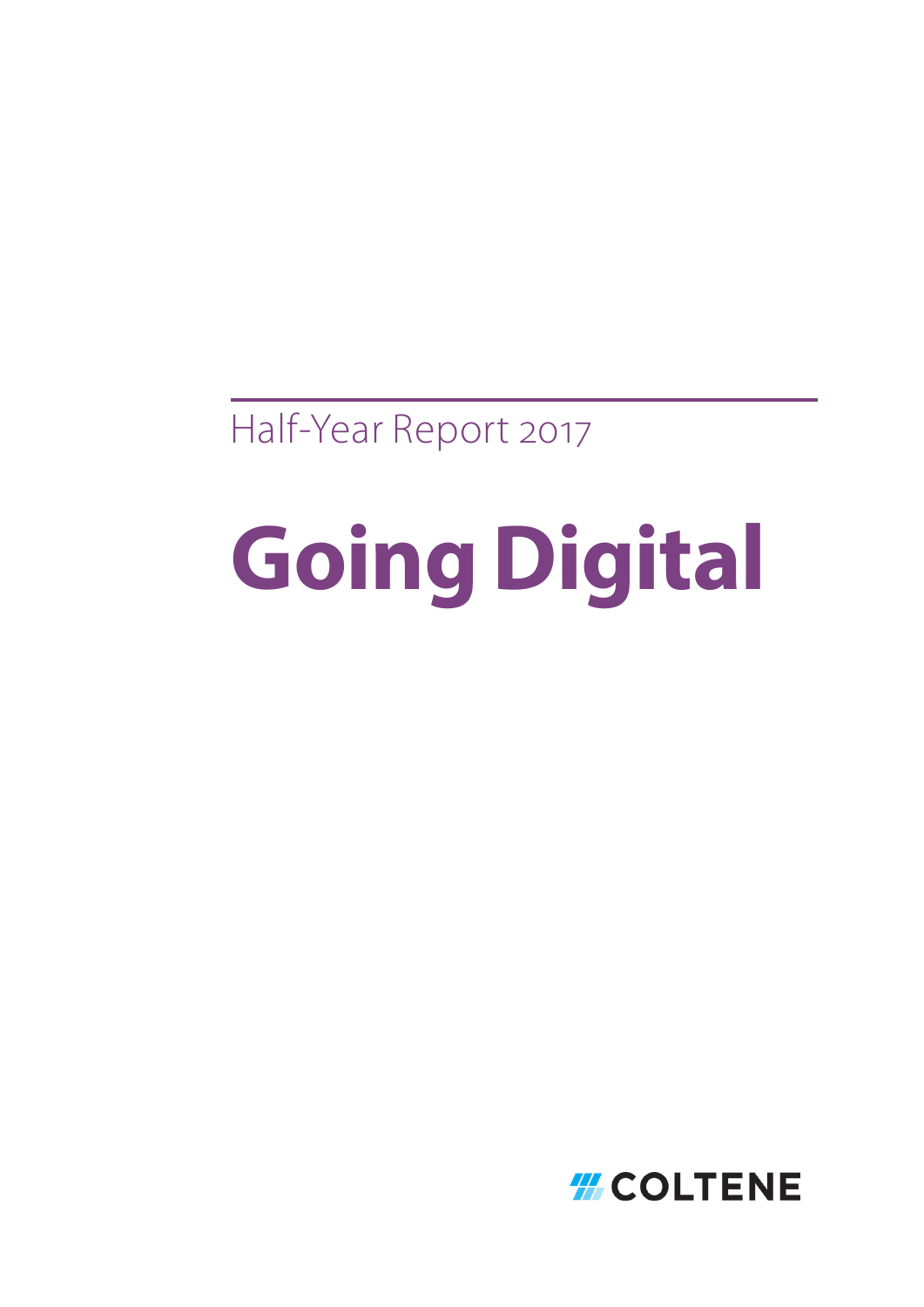### Key Figures

#### **5-Year Overview of First-Half Results 2013–2017**

(in CHF million)





#### **Net Profit**







#### **Net Sales in H1 2017 in %**

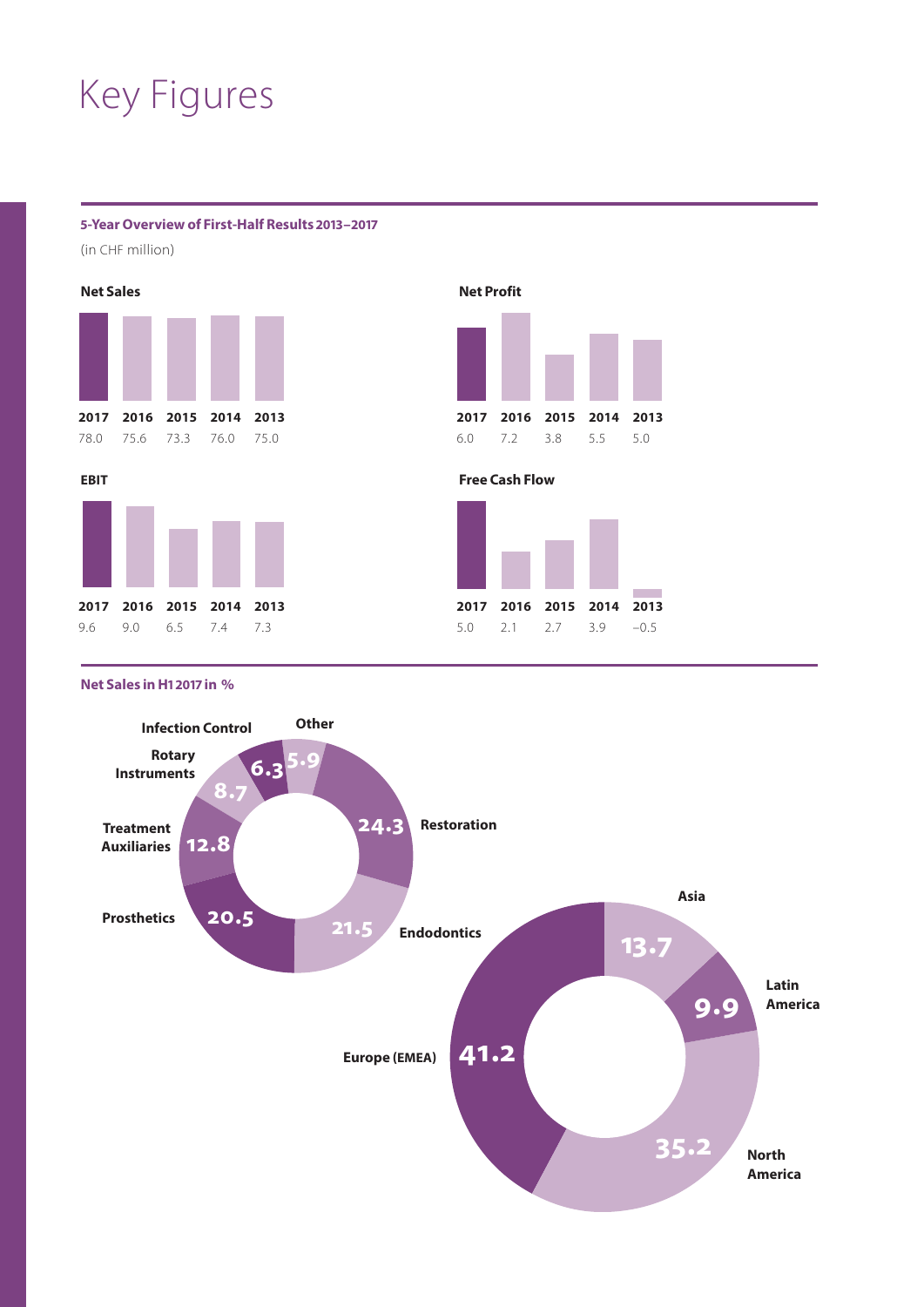# Highlights H1 2017

# **78.0 mn**

### Pleasing sales in the face of stiff competition

**Sales growth amid a challenging market environment, thanks to intense sales and marketing efforts.**

# **12.3%**

### Solid operating results

**Higher sales fuel a further improvement in the EBIT margin.**



### BRIC countries on the rise

**Dynamic sales growth momentum, led by Brazil, India and China, where sales advanced 16.9%, 42.3% and 11.3% in local currency.**



# Speakers and specialists

**European Key Opinion Leader Seminar: Knowledge transfer, knowledge sharing and networking opportunities, accompanied by an extensive social media campaign.**

**1**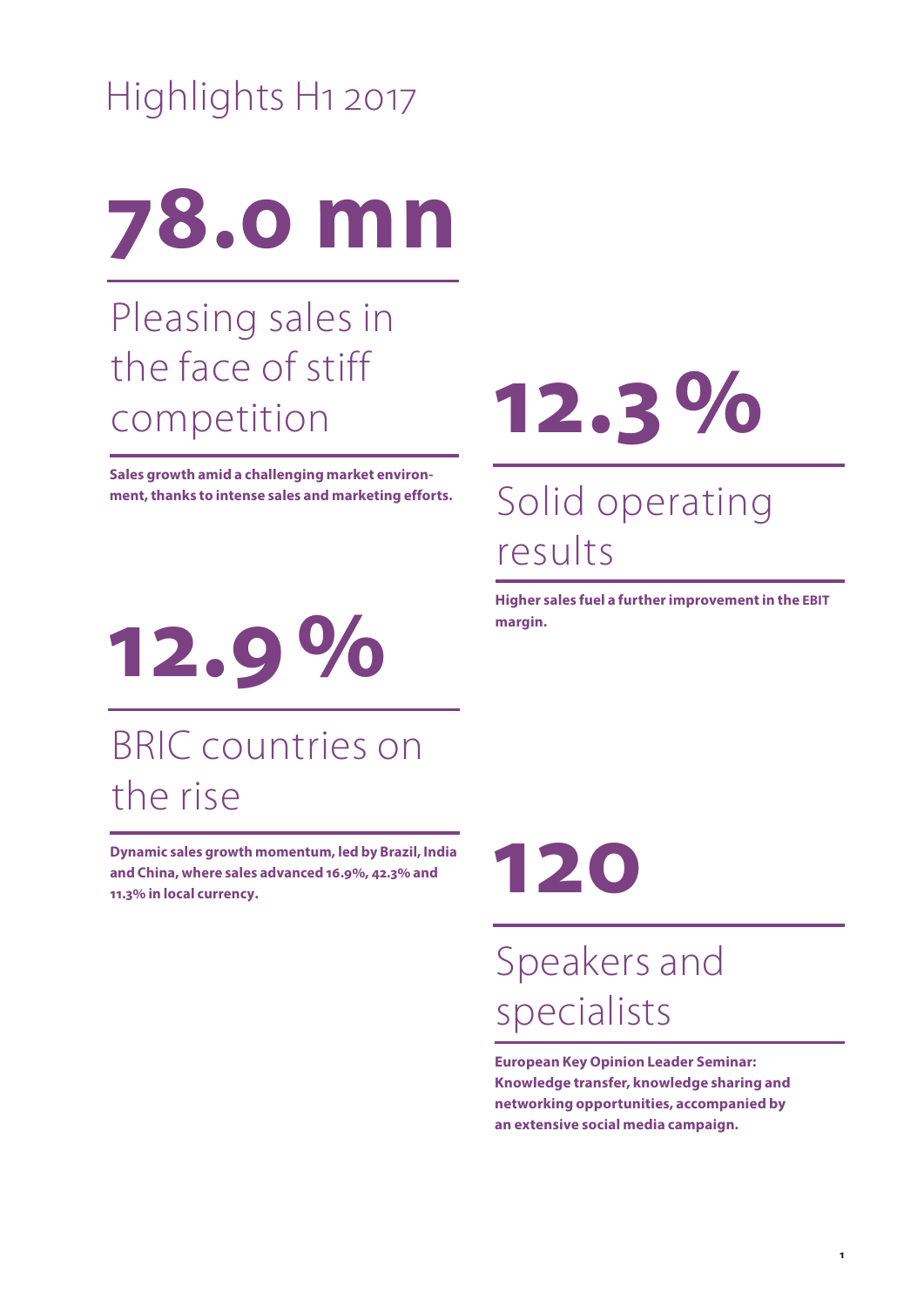### Foreword

#### **Dear Shareholders,**

COLTENE Group encountered intense competitive pressure during the first half of 2017. In North America, this pressure was intensified by cost-cutting and ongoing inventory drawdowns in the wholesale channel. While regional market trends varied, consolidated sales showed positive growth of 3.2% in the CHF reporting currency and 1.8% after factoring out exchange-rate fluctuations and acquisitions. The full impact of strategic action taken to accelerate organic growth has not yet unfolded. COLTENE nevertheless widened its EBIT margin in the typically weaker first half of the year to 12.3% thanks to the top-line growth. This pleasing achievement underscores the Group's organizational efficiency and its agility in responding quickly to shifting market conditions and exchange rate fluctuations. Net profit declined by 16.0% due to an exchange-rate-induced deterioration in the net financial result and higher taxes. Free cash flow more than doubled from CHF 2.1 million to CHF 5.0 million in the reporting period.

#### **Strategy implementation on track**

Working closely with the Board of Directors, management methodically pursued the strategic goals laid out for 2016 – 2018 with respect to sales & marketing, innovation and partnerships. These goals are intended to foster sustained, profitable growth. Much effort was placed on expanding and strengthening the sales teams. COLTENE selectively strengthened its presence in key European markets and in India to meet the needs of individual target customer groups even better than before. The deployment of modern Customer Relationship Management (CRM) tools and the recently launched new Product Information Management (PIM) system are creating efficiency gains in process workflows and have brought greater uniformity to the Group's branding strategy. Management also entered into new partnerships that will allow the Company to play a constructive role in research projects and in educational programs for dentists or that will give it access to new sales channels and business opportunities. Furthermore, COLTENE acquired Diatech LLC, a US company based in Mount Pleasant, South Carolina, as of April 2017 to streamline and strengthen its brand management strategy. Thanks to this acquisition, COLTENE is now selling its high-quality diamond and carbide burs under the Diatech brand name in North America.

#### **Digitalization heralds a paradigm shift**

Digitalization is at an advanced stage in dentistry and this has created new business opportunities for COLTENE as a relatively small but agile supplier of top-quality products. These opportunities are a reflection of the vast potential that digitalization offers. They range from

In the first half of 2017, COLTENE invested in its future growth by expanding its sales teams, introducing innovative products and establishing new partnerships.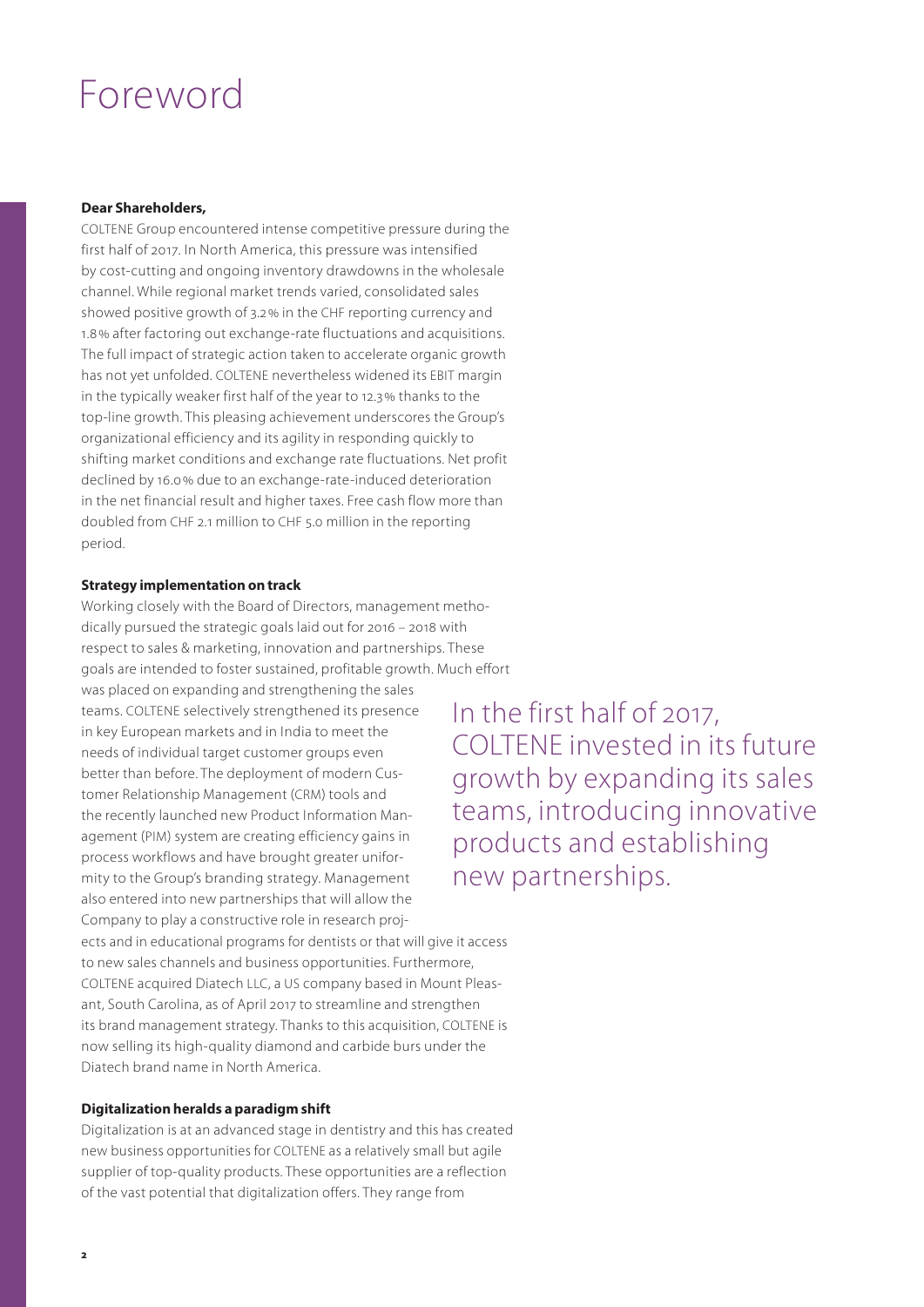patient-specific and computer-aid treatment options to the joint use of infrastructure and production assets and the pooling of resources and know-how. Learn more about the digital transformation of dentistry on pages 4 and 5.

#### **Change in the Board of Directors**

Astrid Waser was elected as a new director at the Annual General Meeting on March 29, 2017. She succeeds Robert Heberlein, who did not stand for re-election for reasons of age. Astrid Waser has many years of experience as a corporate legal counsel and has specialized in competition law, procurement law and in compliance issues. Her expertise enhances the Board's capabilities and can clearly be of benefit to the Group's corporate development. The Board of Directors and the Executive Board thank Robert Heberlein for his many achievements on behalf of COLTENE Group. Robert has been a member of the Board of Directors ever since the Company was spun-off from the Gurit-Heberlein Group in 2005 and he held the office of Vice Chairman for many years. As a director and former Chairman of the Board of Directors of Heberlein Holding AG, Robert Heberlein had a hand in COLTENE's corporate development for a total of 36 years. With his extensive entrepreneurial and legal background, Robert Heberlein had a defining impact on COLTENE Holding AG and helped to draw the strategic roadmap that successfully guided the Company over the years.

#### **Outlook**

COLTENE Group made selective investments in new growth opportunities during the first half of 2017. It introduced innovative new products, improved existing, well-established products and set up new alliances. Steady progress towards the strategic goals for 2016 – 2018 should enable the Group to capture the market's future growth potential and sustainably raise the EBIT margin to 15%.

On behalf of the Board of Directors and the Executive Board, we thank all employees for their untiring efforts. We also thank our business partners and our shareholders for the trust they have placed in COLTENE Group.

Yours sincerely,

Nick Huber Martin Schaufelberger Chairman of the Board of Directors CEO

 $L$ , but

 $\frac{1}{2}$  . The set of  $\frac{1}{2}$ 

The consolidation of the EBIT margin at a high level underscores COLTENE Group's substantial flexibility and agility.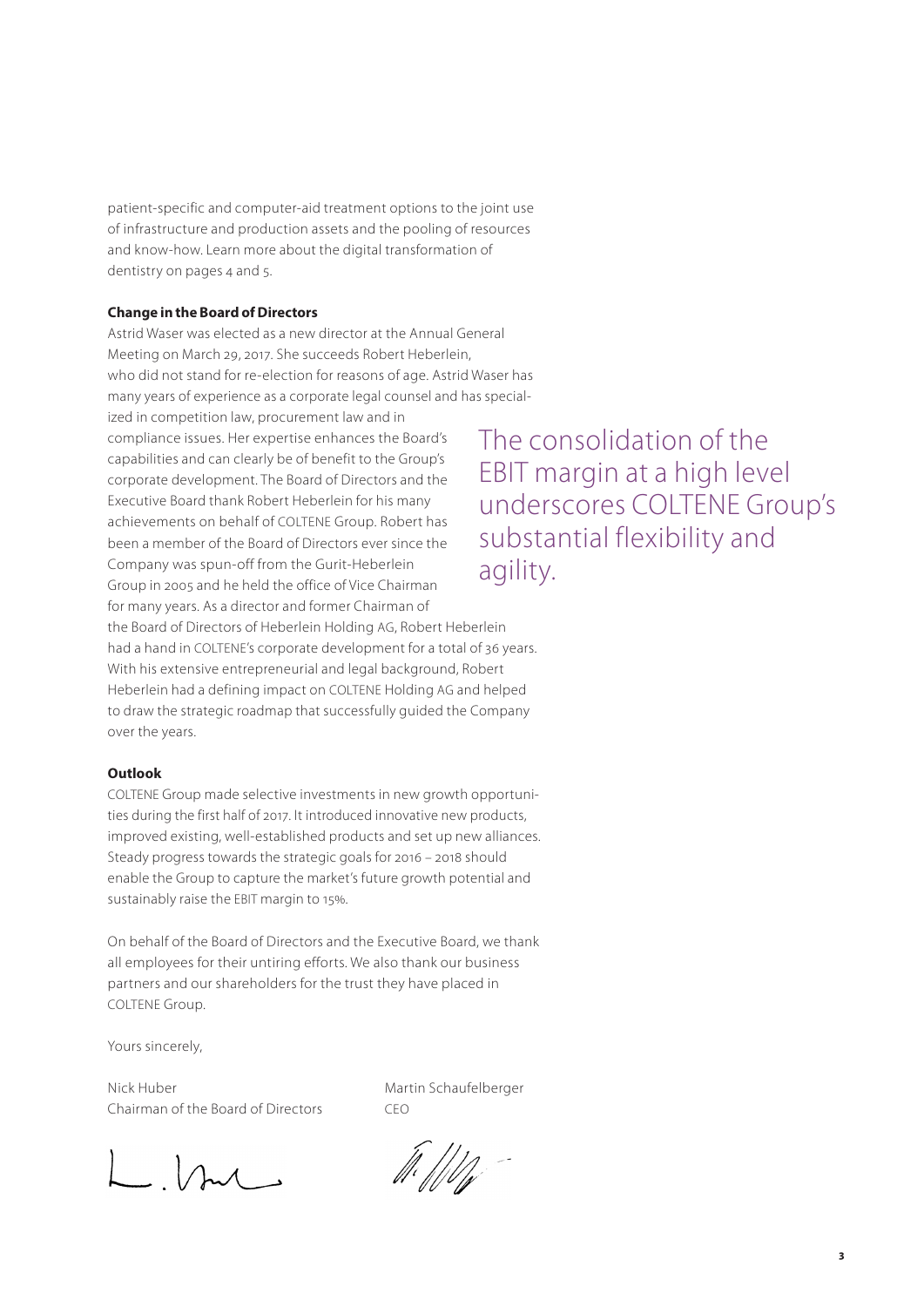## Digital Transformation

Digitalization has brought sweeping change to the world of business and society in general. Intelligently linked sensors and devices have given rise to the Internet of Things and are producing a hitherto untold amount of information and data. Technology platforms such as the blockchain and artificial intelligence are pushing the boundaries of what's possible in terms of communicative interaction, knowledge, speed and efficiency and changing the way man and machine communicate and collaborate and solve complex problems.

In dentistry and the market for dental consumables, the revolutionary potential of digitalization has opened up an array of new possibilities throughout the value chain. Digitalization creates value for dentists and enhances patient safety and satisfaction by making a holistic patient approach possible with an emphasis on prevention and intelligent, patient-specific treatment solutions.

COLTENE never loses sight of the health and well-being of the patient as it harnesses the power of digitalization. Numerous digitalization projects in the areas of product innovation, supply chain, business development, organizational optimization and the optimization of dental tools and equipment are under way to make process workflows and dental treatments simpler, safer and cheaper.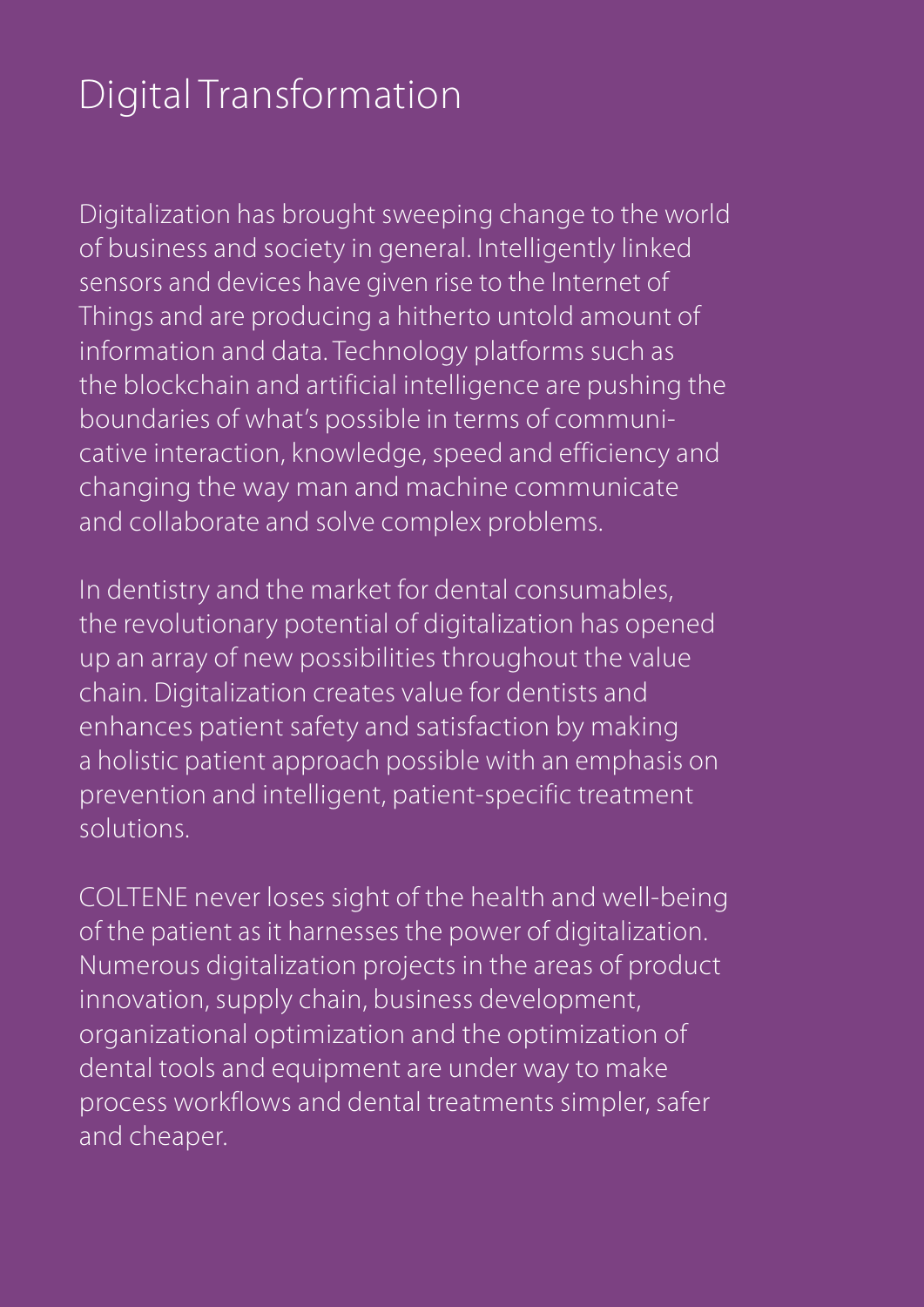#### Predictive

Intelligent sensors combined with analytical tools and vast pools of reference and diagnostic data are creating new pathways for prevention. This will help reduce the risk of tooth decay, root canal problems and dental disease as well as the need for invasive dental procedures.



#### Individual

Data pools, data analytics and digital technologies enable dentists to offer custom treatments tailored to individual patient needs and conditions.

#### Smart

Digital assistants and robots help dentists to continually improve the effectiveness, precision and quality of the treatment they provide – for their own and their patients' benefit.

#### Collaborative

Open, interoperable systems combined with artificial intelligence support and shared access to vast pools of data enable R&D specialists to develop new dental treatment technologies and methods that are safer, less painful and more aesthetic.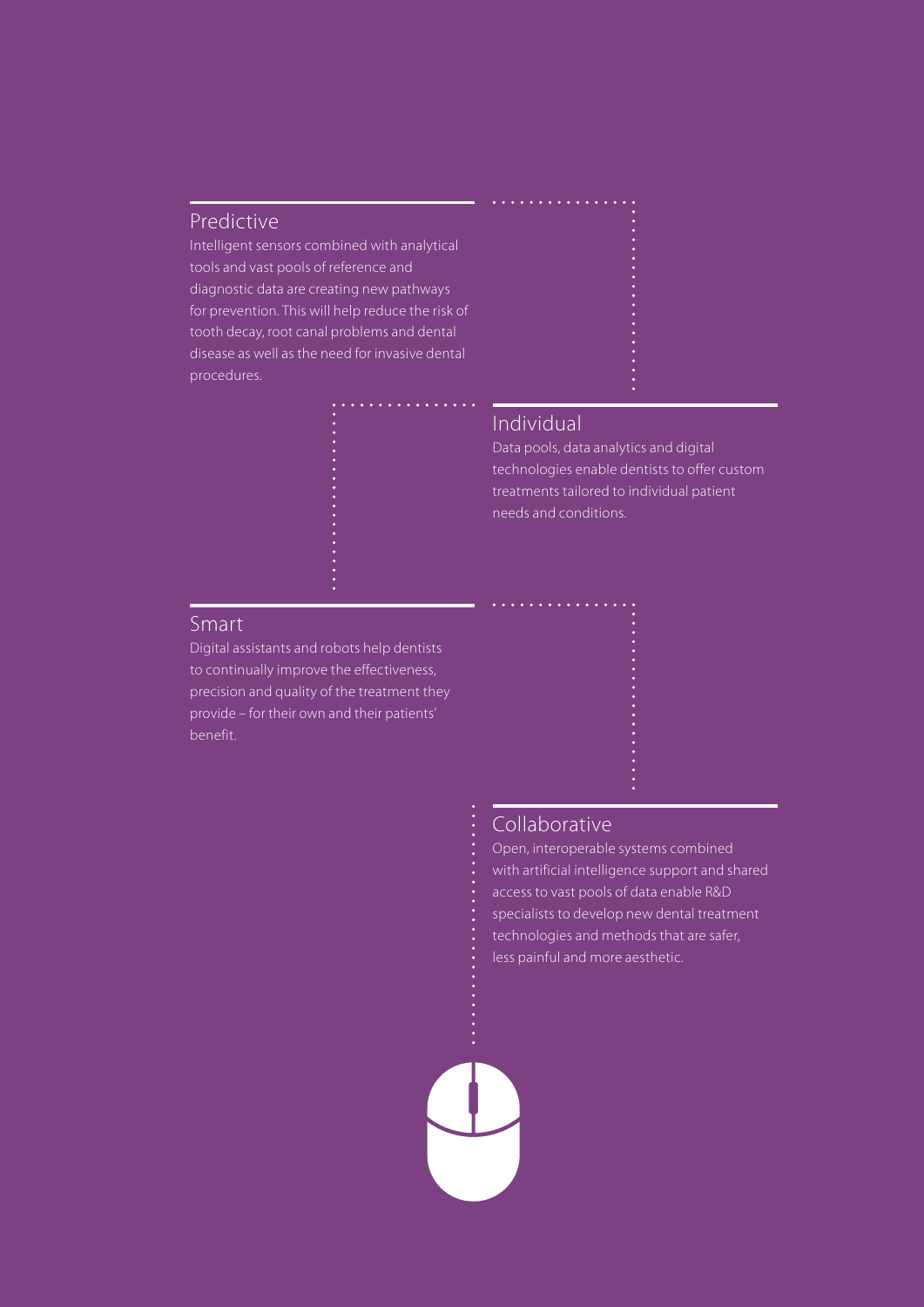### Operational Review

**In the first half of fiscal year 2017, COLTENE Group's sales increased by 3.2% in Swiss francs to CHF 78.0 million (2016 H1: CHF 75.6 million). Organic growth in local currencies amounted to 1.8%. There was a positive currency effect of CHF 0.4 million and the full consolidation of Diatech as of April contributed CHF 0.6 million to reported sales. Sales were particularly pleasing in the BRIC countries, up 17.5% in Swiss francs and 12.9% in local currency. Much of that growth was generated in Brazil and India. Local currency sales in Asia rose by 8.2%. Sales trends in the EMEA region varied. Overall sales were up 2.8% in local currency. In North America, local sales excluding acquisitions declined by 2.2% due to the communicated inventory drawdowns at major distributors. Including the Diatech acquisition, sales in North America in USD were slightly higher than in the prior-year period. Additional cost-optimization efforts at some dealers, for example the layoff of field staff, put a damper on COLTENE's sales in this market. Sales in Latin America rose by 3.6%, led by pleasing growth at Vigodent.**

Exchange-rate fluctuations had a slightly positive effect of plus 0.5%. Average exchange rates to the US dollar and Brazilian real rose during the period under review, while the euro weakened. Operating profit (EBIT) for the first half of 2017 amounted to CHF 9.6 million, an increase of 6.2% versus the comparable year-ago figure (2016 H1: CHF 9.0 million) thanks to the top-line growth. COLTENE thus managed to widen its EBIT margin slightly in the traditionally weaker first half of the year. It amounted to 12.3% (2016 H1: 11.9%). A further improvement in the product mix and the deployment of modern production equipment and marketing instruments contributed to the margin expansion. Net profit for the period decreased 16.0% to CHF 6.0 million (2016 H1: CHF 7.2 million). This is attributed to losses on Vigodent's debt denominated in foreign currency as of the balance sheet date, in contrast to the prior-year period when COLTENE reported exchange-rate gains. Furthermore, the tax rate increased significantly because of the strong growth in profit from the Group's subsidiaries based in the US, where tax rates are higher than average.

#### **Presence in core markets strengthened**

COLTENE Group expanded its sales teams in major core markets and emerging markets during the first six months of 2017. More specialists had already been hired for these regions in the preceding half-year period. These additional sales representatives increase COLTENE's presence on the ground and enable the Company to address the specific needs of the various target groups more effectively. They also bolster its Key Account Management activities. Communications with customers improved during the period under review thanks to the modern Customer Relationship Management (CRM) instruments deployed in the previous year and the use of COLTENE's comprehen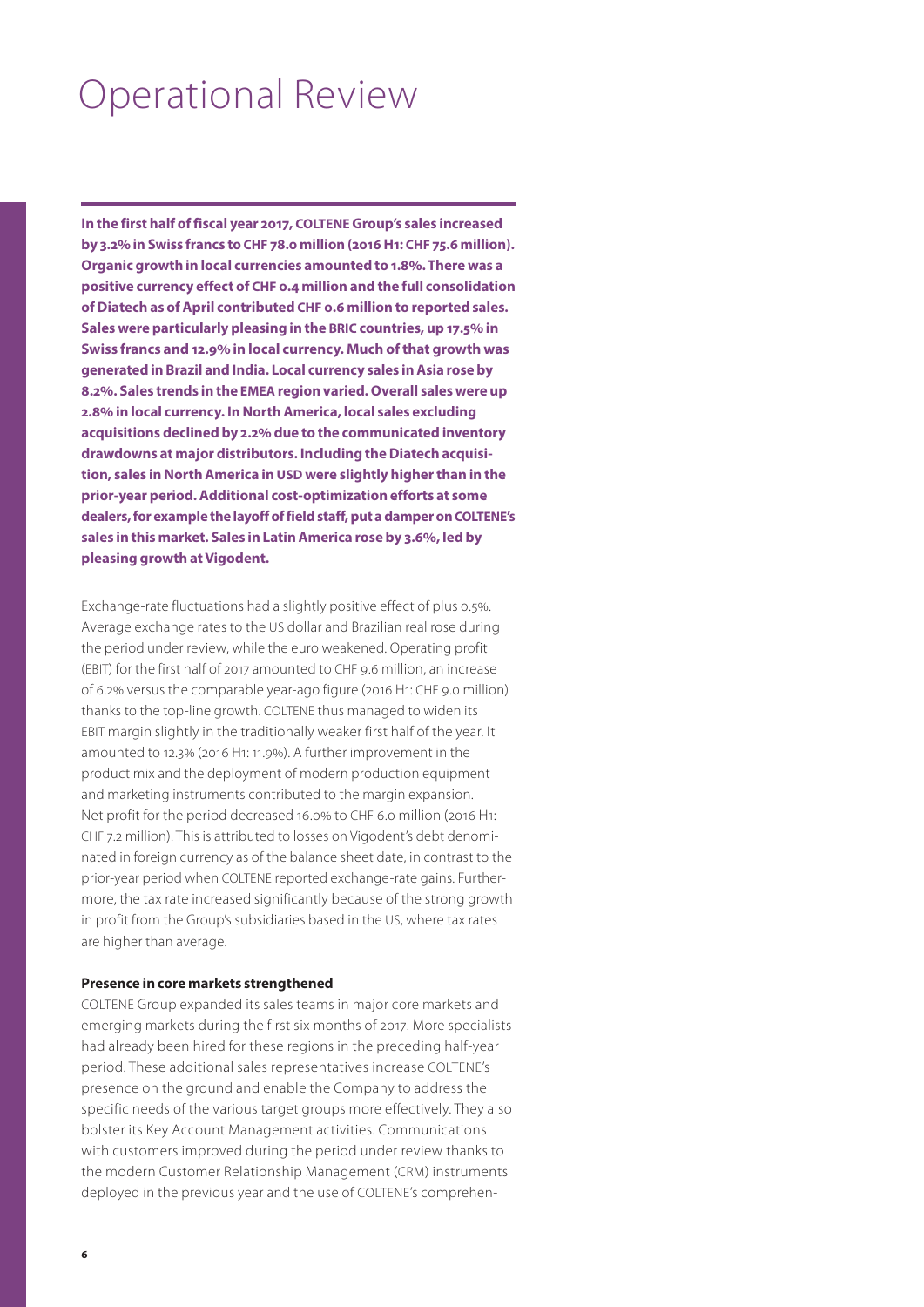sive Product Information Management system (PIM). These tools facilitate the optimal deployment of sales staff in the field and the seamless documentation of all sales-related processes. They ultimately contributed to efficient, cost-effective branding operations on the market front and created a more uniform profile for the vast range of products that each product group offers under the overarching COLTENE brand.

COLTENE showcased its products and services at a large stand at the IDS, the world's premier trade fair for the dental sector that was held in Cologne, Germany from March 21 to 25, 2017. Major themes were the presentation of BRILLIANT Crios reinforced composite blocks to the interested international public, the market launch of the pioneering BioSonic UC 150 ultrasonic cleaner, and the presentation of various new restorative and endodontic products.

A special highlight of the period under review was the European conference for Key Opinion Leaders (KOL). It took place in Glattfelden, Switzerland from June 15–17, 2017. Keynote speeches and presentations on the latest developments in dentistry and COLTENE's newest innovations and recent product launches were the highlights of this major company event. The conference's diverse agenda was also ideal for networking with both new and familiar faces and for exchanging ideas and opinions. It attracted considerable interest. Approximately 120 Key Opinion Leaders, professors, and dental specialists attended, many of whom have backgrounds in restoration and endodontics. As in the previous year on the occasion of the Latin America KOL conference, COLTENE launched online and social media campaigns for the European conference. These included an event website, YouTube videos, and postings on Twitter and Facebook.

#### **Simplification of DIATECH brand management**

Effective April 1, 2017, COLTENE acquired the business operations and assets of Diatech LLC, a US company based in Mount Pleasant, South Carolina. This transaction simplifies and unifies DIATECH brand management. In 2001, COLTENE Group acquired Diatech AG, a Swiss manufacturer of high-quality diamond burs for the dental industry, and all rights to the DIATECH brand worldwide. Diatech LLC, a company managed by the former US business partner, was not part of this transaction. However, the two companies have maintained close collaboration in the areas of development, production and sales of diamond and carbide burs ever since. Given today's market environment, management recognized that bringing Diatech US into the COLTENE Group family would create additional new business opportunities.

COLTENE strengthened its presence in the emerging markets, especially in the two key markets of tomorrow – India and China.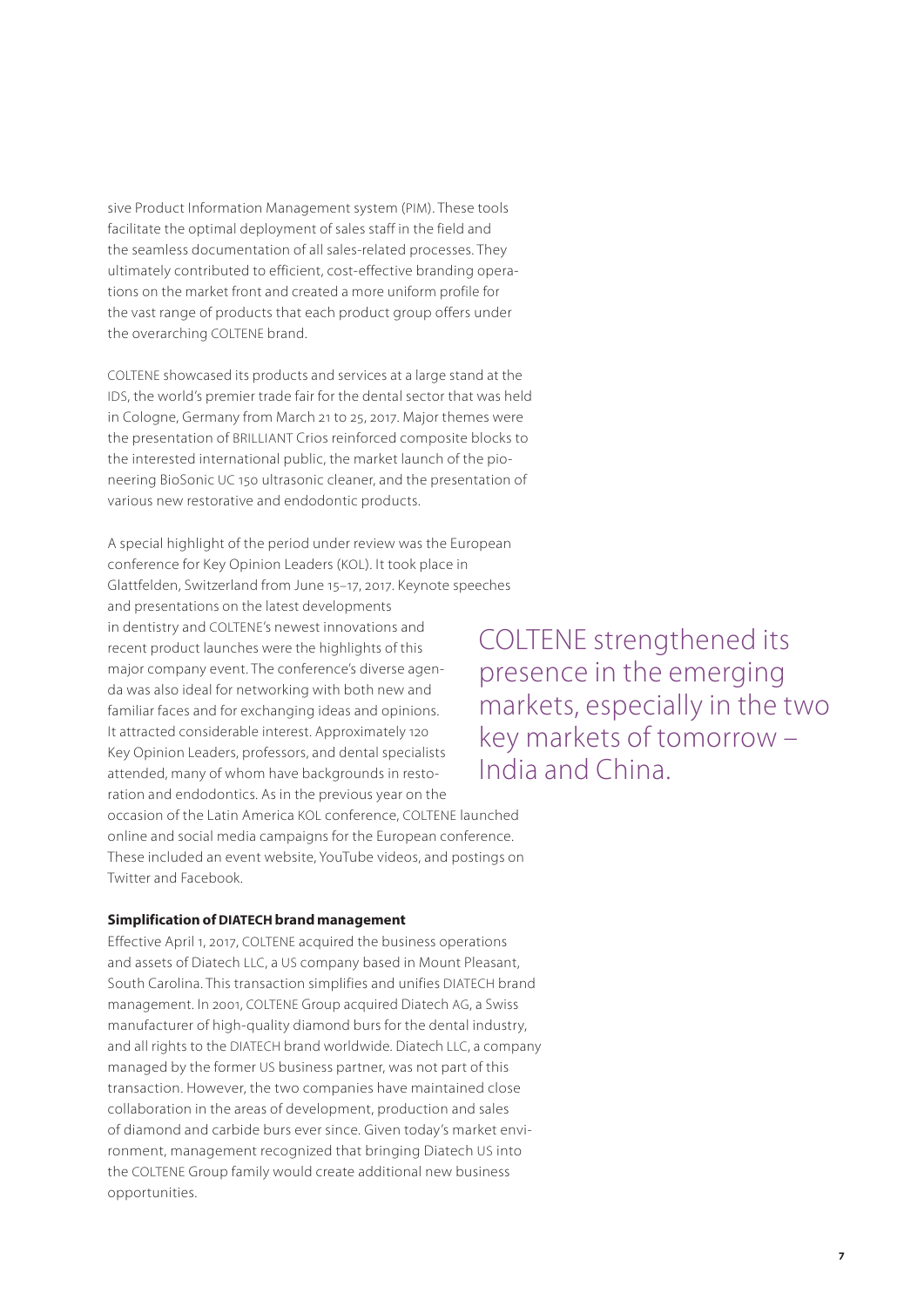#### **Growing thanks to innovation and quality**

COLTENE again displayed its strong innovation skills with the launch of a number of new products, including the novel BioSonic UC 150 ultrasonic cleaning system. Stricter hygiene requirements to ensure safer, efficient and hygienic dental treatments are also creating new growth opportunities in the Treatment Auxiliaries product segment.

COLTENE's BRILLIANT Crios reinforced composite block for the CAD/CAM system developed by Sirona was a market sensation. The block is used for making and placing permanent inlays, onlays, fully anatomical crowns and veneers at the chairside in a single session without a separated heating process. BRILLIANT Crios showed a pleasing upward sales trend in the first half of 2017 on the heels of its successful launch in fiscal 2016. Scores of end-users have praised the high quality and the advantages the composite block from COLTENE offers during the preparation processes.

COLTENE's new BioSonic UC 150 ultrasonic cleaner, its reinforced composite block BRILLIANT Crios and other innovations made waves in the marketplace.

Finally, the Company is building a promising pipeline of products for root canal preparation, irrigation, disinfection and sealing in the still nascent business of modern endodontics.

#### **Partnership-driven synergies**

Management is also relying on partnerships with other dental companies, universities and research organizations to secure future growth opportunities. COLTENE's wide range of top-quality products makes it a materials partner of choice for smaller and specialized players. COLTENE is concurrently intensifying its collaboration with universities and opinion leaders. Dentists tend to be very loyal to the products and brands they use. Consequently, introducing COLTENE products to academic training programs for dentists is crucial for establishing and cementing lasting customer relationships. Close collaboration with universities, research institutes and labs also gives COLTENE interesting insights into innovative technologies and the latest research results, which then allow its internal R&D specialists to manage pipeline priorities better and shorten time to market for new products.

#### **Business performance by region: Growth in all regions**

COLTENE Group sales in the first half of 2017 rose in all four major regions, both in Swiss francs and in local currency. Sales trends in the various regional markets did vary, however. COLTENE's sales in Asia increased by 8.2% in Swiss francs and in local currency compared to the prior-year period. Sales were strong in India and China, the key markets of tomorrow, where local sales grew by 42.3% and 11.3%, respectively. Additional sales came from the subsidiary established in Japan in the previous year, which successfully established the Group's presence in the country. In Europe, the Middle East and Africa (EMEA), sales increased by 1.2% in Swiss francs and 2.8% in local currency.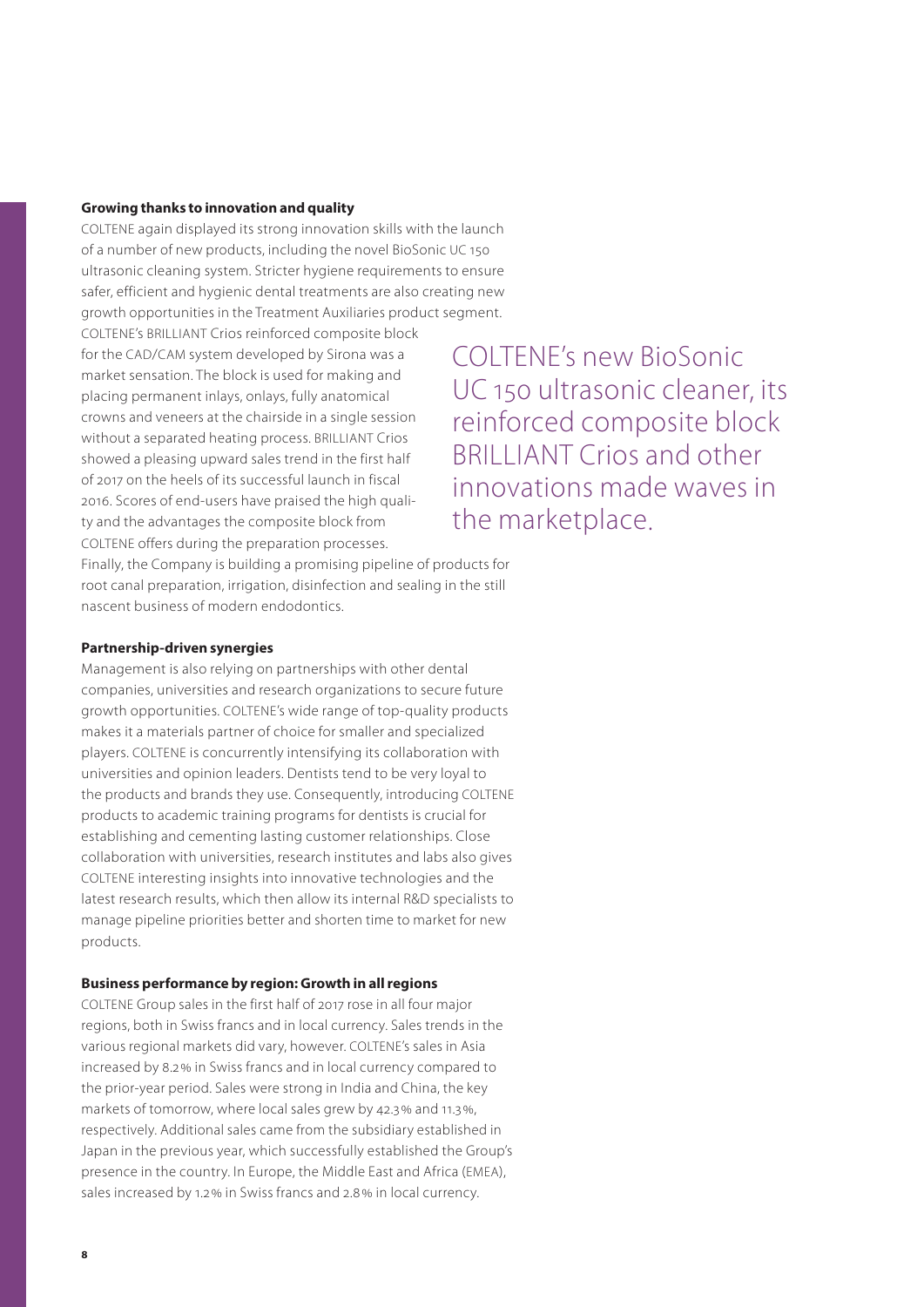Results varied within this region. Positive trends were seen in Southern Europe, France, the Benelux countries and Switzerland. Sales were down in Germany, where the competitive field is still very challenging, and in the Middle East due to the volatile tender business. In North America, sales increased only slightly by 1.5% in Swiss francs and 0.2% in local currency due to the planned drawdown of wholesaler inventories. Sales of COLTENE products through distributors covering the North American market (sell-out) grew by 1.1% despite the reduction of field staff at various wholesalers. Sales in Latin America rose 11.8% in Swiss francs and 3.6% in local currency, led by strong growth at the Group's Brazilian subsidiary. Positive effects from the simplification of the management structure and process workflows were again noticeable in Brazil. The Brazilian subsidiary confirmed its sales turnaround first reported in 2016 and has clearly established a successful market position in the face of the ongoing consolidation among dental distributors and the ensuing inventory shrinkage. Vigodent increased its sales by 27.6% in local currency and by 50.3% in Swiss francs.

The regional breakdown of Group sales for the first half of 2017 is as follows: COLTENE achieved 41.2% of its total sales in EMEA, which represents Europe, the Middle East and Africa (2016 H1: 42.0%), 35.2% in North America (2016 H1: 35.7%), 13.7% in Asia (2016 H1: 13.1%) and 9.9% in Latin America (2016 H1: 9.2%). Sales in emerging markets were up by 7.8% in Swiss francs and by 4.7% in local currency, driven in particular by India, China and Brazil, and accounted for 28.2% of total Group sales (2016 H1: 27.0%).

#### **Business performance by product group: Endodontics strong**

All of COLTENE's product groups reported higher sales in the first half of 2017 except for Restoration. The fastest growth was achieved by the Rotary Instruments product group (+8.8%), driven by the acquisition of Diatech LLC. Endodontics followed in second place with 6.3% sales growth to CHF 16.7 million (2016 H1: CHF 15.8 million). Both product groups benefited from the launch of new products that rounded out the established products. Sales of the Prosthetics product group increased by 2.5% to CHF 16.0 million (2016 H1: CHF 15.6 million). Sales of the Restoration product group decreased slightly by 1.2% to CHF 18.8 million (2016 H1: CHF 19.2 million). The Infection Control and Treatment Auxiliaries product groups reported growth of 2.0% and 4.5%, while sales of laboratory products rose by 4.0%.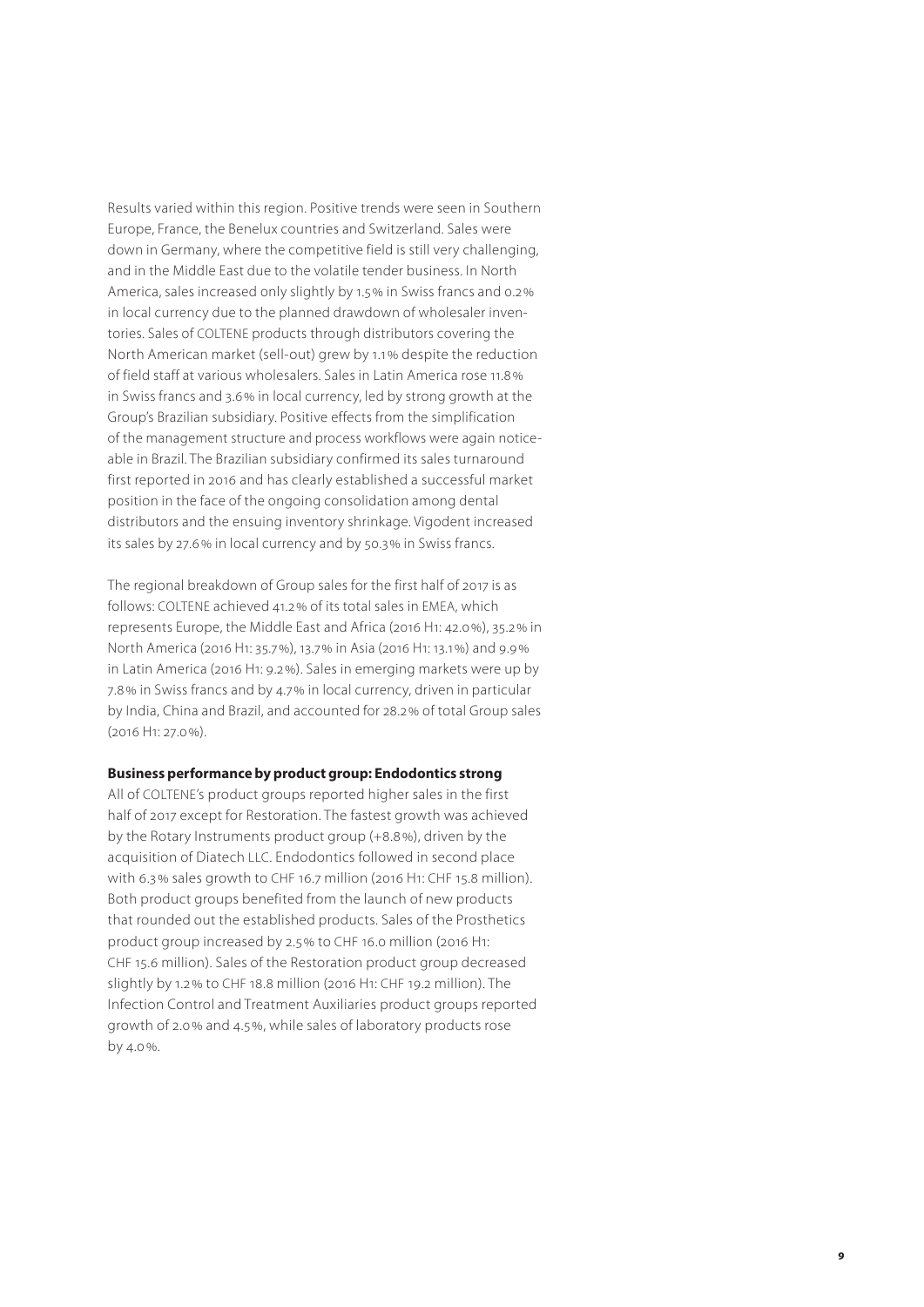### Financial Commentary

COLTENE Group recorded sales of CHF 78.0 million in the first six months of the 2017 fiscal year (2016 H1: CHF 75.6 million). This corresponds to an increase of 3.2% in the CHF reporting currency. There was a positive currency effect of CHF 0.4 million and the full consolidation of Diatech as of April contributed CHF 0.6 million to reported sales. Sales growth was particularly pleasing in the BRIC countries, where sales rose by 17.5% in Swiss francs and by 12.9% in local currency. Much of that growth came from Brazil and India. Sales in Asia rose by 8.2% in local currency. Sales trends in the EMEA region varied. Overall sales in the region were up 2.8% in local currency. In North America, local sales excluding acquisitions declined by 2.2% due to communicated inventory drawdowns at major distributors.

The gross profit margin for the period under review rose to 73.5% (2016 H1: 72.3%). This improvement reflects better sourcing terms and conditions as well as the optimization of production processes. Operating profit (EBIT) rose by 6.2% to CHF 9.6 million (2016 H1: CHF 9.0 million). The EBIT margin increased to 12.3% from 11.9% in the first half of 2016.

The net financial result was a negative CHF 1.1 million compared to a positive CHF 0.1 million in the prior-year period. This swing is mainly due to non-realized currency translation losses on Vigodent's debt denominated in foreign currency at the reporting date, which contrasts with the prior-year period when COLTENE reported exchangerate gains.

The tax rate increased to 29.2% from 21.4% in the prior-year period. This increase is attributed primarily to sharply higher profits from countries with high corporate tax rates. Net profit for the first half of 2017 amounted to CHF 6.0 million, which is 16.0% less than the figure from the year-ago period (2016 H1: CHF 7.2 million) The net return on sales therefore declined from 9.5% to 7.7%.

Cash flow from operating activities increased by CHF 3.1 million to CHF 8.0 million (2016 H1: CHF 4.9 million). A year-on-year reduction in inventory and in taxes paid are the main reasons for the improvement. Cash flow from investment activities amounted to CHF 3.0 million. Spending on plant and equipment did decline by CHF 0.9 million compared to the year-ago period, but investment in intangible assets rose by CHF 0.6 million, largely because of the Diatech LLC acquisition. Nevertheless, free cash flow increased CHF 2.9 million to CHF 5.0 million (2016 H1: CHF 2.1 million).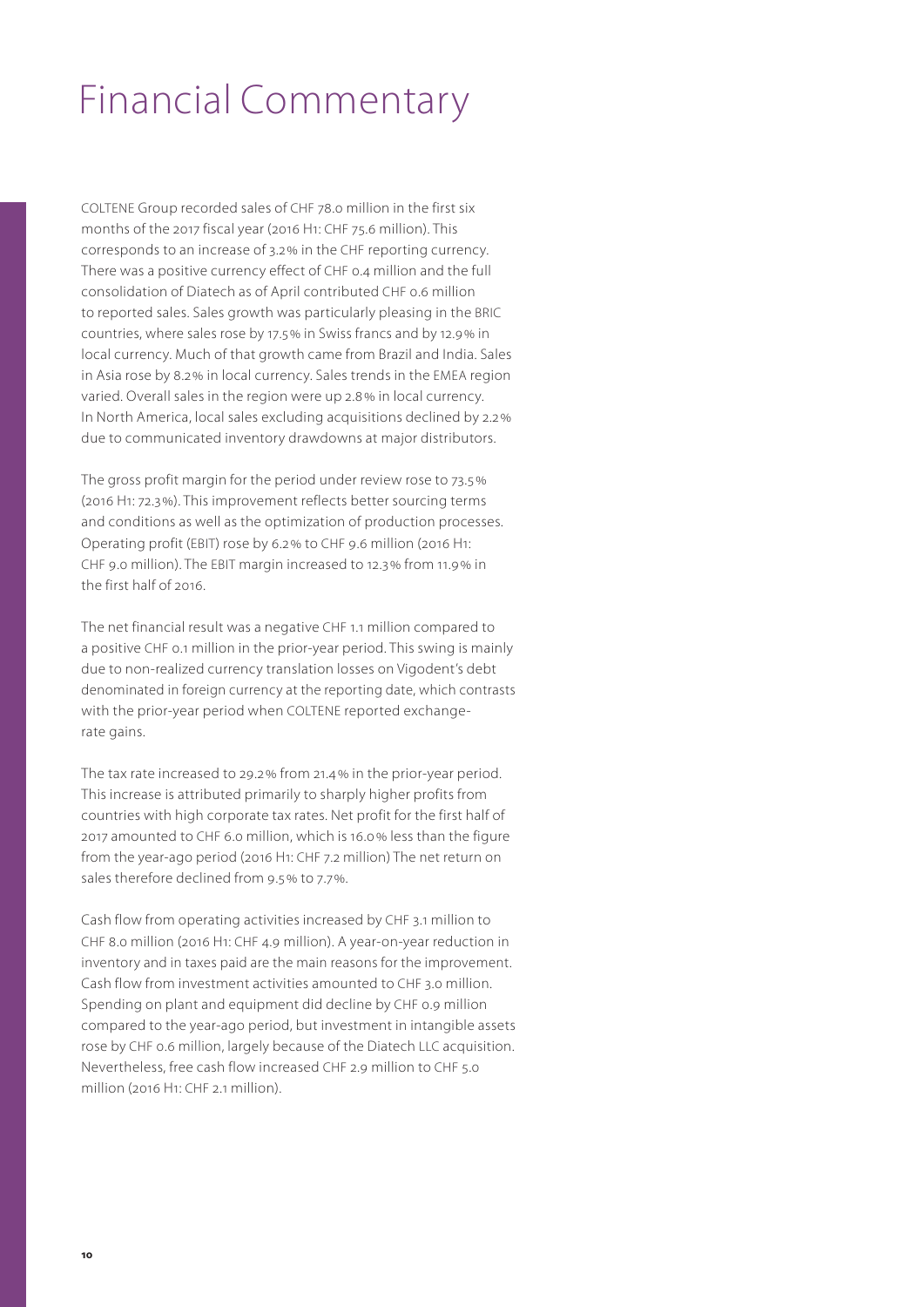With gross bank borrowings of CHF 8.0 million and current assets of CHF 10.4 million, COLTENE Group is essentially debt-free and its net cash position stands at CHF 2.4 million. A net debt position of CHF 6.2 million was reported at the end of June 2016. The equity ratio of COLTENE Group remained a high 70.8% at the end of the reporting period (June 30, 2016: 66.0%).

A profit of CHF 3.7 million was reported in the comprehensive income statement (2016 H1: CHF 6.0 million). This is attributed to exchange-rate losses of CHF 2.4 million on the translation of the foreign subsidiaries' balance sheets into the reporting currency of Swiss francs. Most of these losses stemmed from the subsidiaries whose reference currency is USD, given the reduction in the value of the USD to the CHF during the period under review.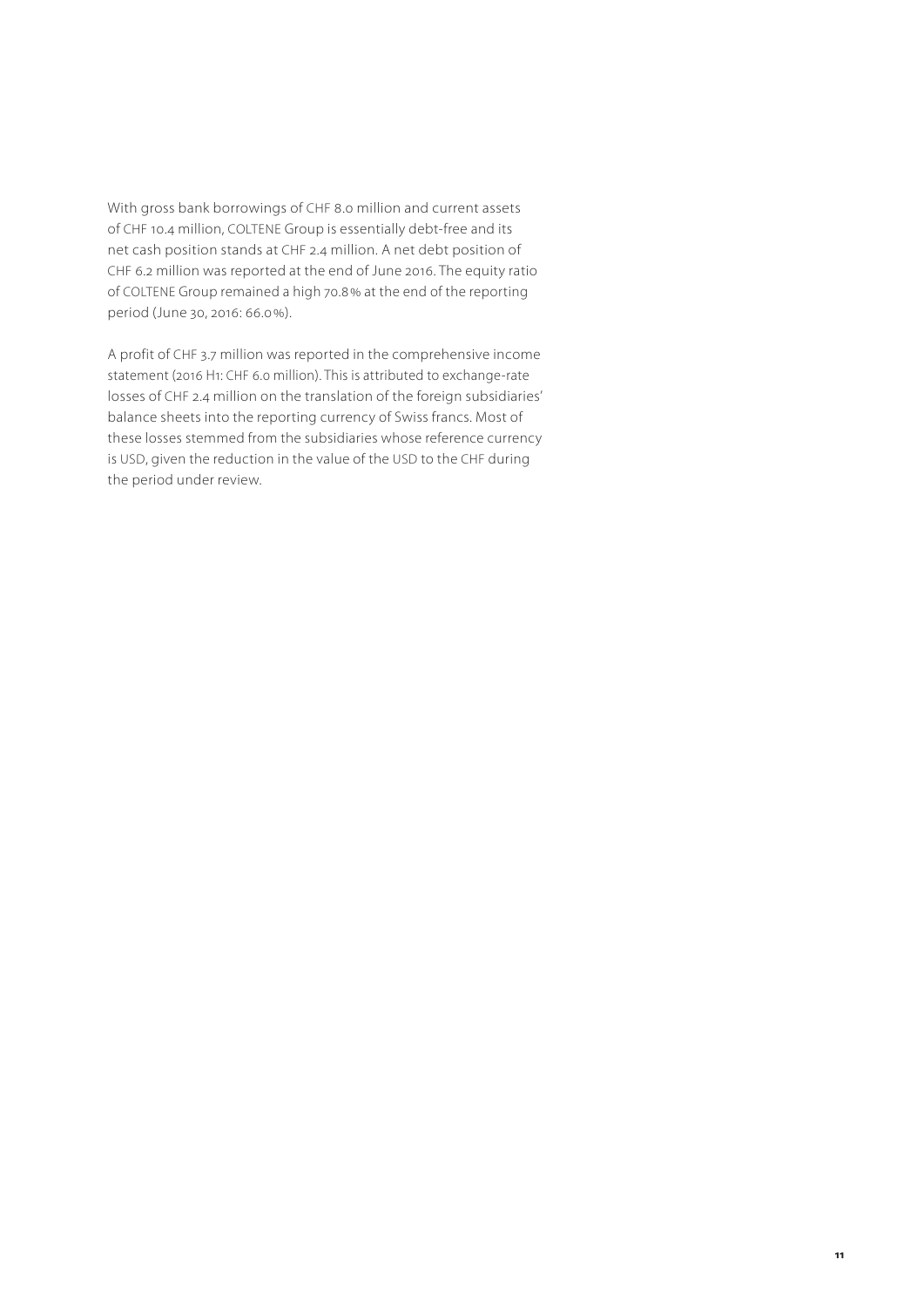### Interim Group Income Statement

| In CHF 1000                                                   | Ref.           | 1 HY 2017 | 1 HY 2016 |
|---------------------------------------------------------------|----------------|-----------|-----------|
| <b>Net sales</b>                                              | 3              | 78013     | 75599     |
| Changes in inventories of finished goods and work in progress |                | 2282      | 2864      |
| Work performed and capitalized                                |                | 10        | 19        |
| Raw material and consumables used                             |                | $-22969$  | $-23782$  |
| Personnel expenses                                            |                | $-29192$  | $-28612$  |
| Other operating expenses                                      |                | $-15763$  | $-14305$  |
| Depreciation and amortization                                 |                | $-2796$   | $-2758$   |
| <b>Operating profit (EBIT)</b>                                |                | 9585      | 9025      |
| Financial income                                              |                | 15        | 408       |
| Financial expenses                                            |                | $-1086$   | $-295$    |
| Net profit before tax expenses                                |                | 8514      | 9138      |
| Tax expenses                                                  | $\overline{4}$ | $-2485$   | $-1959$   |
| Net profit for the period                                     |                | 6029      | 7179      |
| Earnings per share                                            |                | CHF 1.43  | CHF 1.70  |
| Diluted earnings per share                                    |                | CHF 1.43  | CHF 1.70  |

The notes are part of COLTENE Group interim financial statements.

# Interim Group Statement of Comprehensive Income

| In CHF 1000                                                                 | 1 HY 2017 | 1 HY 2016 |
|-----------------------------------------------------------------------------|-----------|-----------|
| Net profit for the period                                                   | 6029      | 7179      |
| Other comprehensive income (OCI)                                            |           |           |
| OCI to be reclassified to profit or loss in subsequent periods:             |           |           |
| Exchange differences on translating foreign operations                      | $-2366$   | 513       |
| Net OCI to be reclassified to profit or loss in subsequent periods          | $-2366$   | 513       |
| Items not to be reclassified to profit or loss in subsequent periods:       |           |           |
| Actuarial gains/(losses) on defined benefit plans                           | $\Omega$  | $-2063$   |
| Income tax effect                                                           | $\Omega$  | 359       |
| Net OCI not to be reclassified to profit or loss in subsequent periods      | 0         | $-1704$   |
| OCI, net of tax                                                             | $-2366$   | $-1191$   |
| Total comprehensive income, net of tax                                      | 3663      | 5988      |
| Profit for the period attributable to the owner of the parent               | 6029      | 7179      |
| Comprehensive income for the period attributable to the owner of the parent | 3663      | 5988      |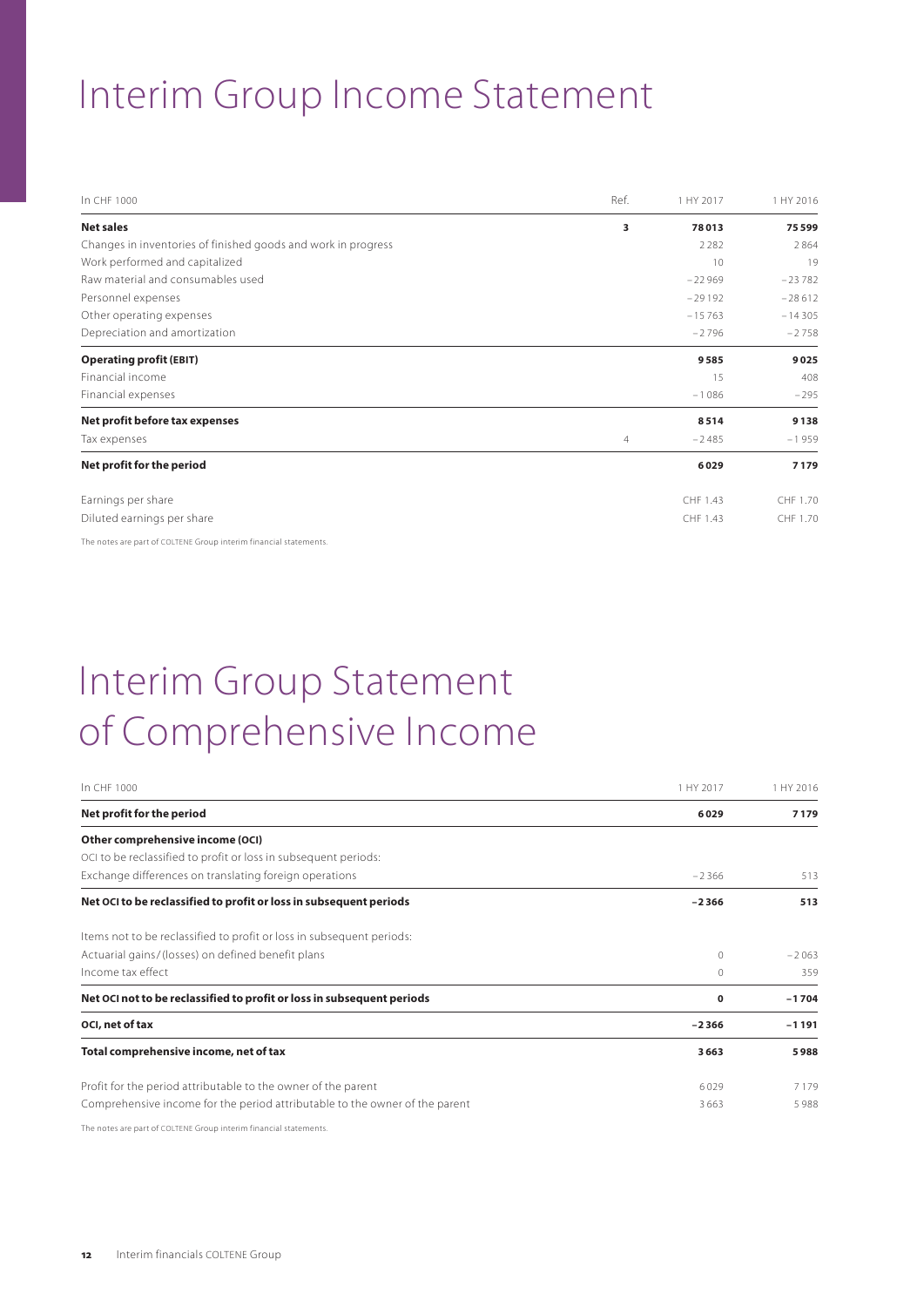# Interim Group Statement of Financial Position

| In CHF 1000                            | Ref.           | 6/30/2017 | 12/31/2016     |
|----------------------------------------|----------------|-----------|----------------|
| Cash and cash equivalents              |                | 10387     | 21570          |
| Trade accounts receivable              |                | 31 4 39   | 33 4 26        |
| Tax receivables                        |                | 181       | 136            |
| Other receivables and prepaid expenses |                | 3891      | 2445           |
| Inventories                            |                | 31853     | 30822          |
| <b>Current assets</b>                  |                | 77751     | 88399          |
| Property, plant, and equipment         |                | 27 29 3   | 29958          |
| Financial assets                       |                | 402       | $\overline{4}$ |
| Intangible assets                      | $\overline{7}$ | 42076     | 41551          |
| Deferred tax assets                    |                | 471       | 480            |
| <b>Non-current assets</b>              |                | 70242     | 71993          |
| <b>Total assets</b>                    |                | 147993    | 160392         |
| <b>Financial liabilities</b>           |                | 8030      | 12921          |
| Trade accounts payable                 |                | 5081      | 4698           |
| Other accounts payable and accruals    |                | 11080     | 11076          |
| <b>Tax liabilities</b>                 |                | 2420      | 2514           |
| Provisions                             |                | 307       | 264            |
| <b>Current liabilities</b>             |                | 26918     | 31473          |
| Deferred tax liabilities               |                | 7818      | 8212           |
| Provisions                             |                | 8464      | 8456           |
| <b>Non-current liabilities</b>         |                | 16282     | 16668          |
| <b>Total liabilities</b>               |                | 43 200    | 48 14 1        |
| Share capital                          |                | 422       | 422            |
| Treasury shares                        |                | $-54$     | $-258$         |
| Currency translation adjustments       |                | $-33864$  | $-31498$       |
| Retained earnings                      |                | 138 289   | 143 585        |
| <b>Total equity</b>                    | 5              | 104793    | 112251         |
| <b>Total liabilities and equity</b>    |                | 147993    | 160392         |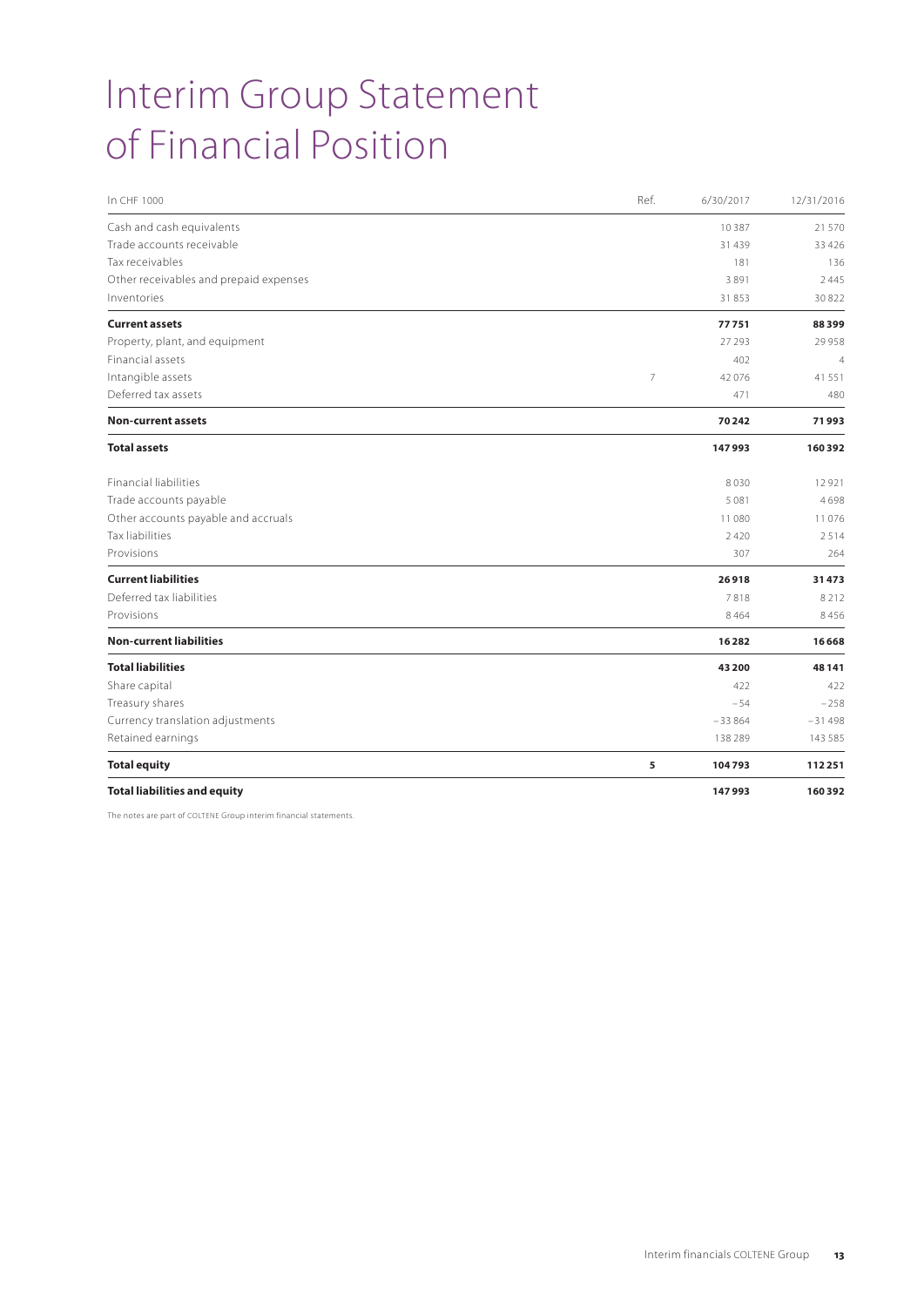### Interim Group Cash Flow Statement

| In CHF 1000                                             | Ref. | 1 HY 2017 | 1 HY 2016 |
|---------------------------------------------------------|------|-----------|-----------|
| Net profit for the period                               |      | 6029      | 7179      |
| Depreciation and amortization                           |      | 2796      | 2758      |
| Other non-cash items                                    |      | 3962      | 3512      |
| Change in accounts receivable from deliveries and sales |      | 996       | 965       |
| Change in inventories                                   |      | $-2262$   | $-3985$   |
| Change in other currrent assets                         |      | $-1514$   | $-1196$   |
| Change in current liabilities                           |      | 868       | $-793$    |
| Interest paid                                           |      | $-147$    | $-201$    |
| Interest received                                       |      | 14        | 19        |
| Income tax paid                                         |      | $-2809$   | $-3361$   |
| <b>Cash flow from operating activities</b>              |      | 7933      | 4897      |
| Purchase of property, plant, and equipment              |      | $-1634$   | $-2524$   |
| Proceeds from sale of property, plant, and equipment    |      | 85        | 91        |
| Purchase of intangible assets                           |      | $-1025$   | $-326$    |
| Proceeds of financial assets net                        |      | $-399$    | $-17$     |
| <b>Cash flow from investing activities</b>              |      | $-2973$   | $-2776$   |
| Proceeds from Joans and financial liabilities           |      | $\Omega$  | 6933      |
| Repayments of loans and financial liabilities           |      | $-4889$   | $-5771$   |
| Dividends to shareholders                               | 5    | $-11381$  | $-9277$   |
| Proceeds/Purchase of treasury shares (net)              |      | 267       | 130       |
| <b>Cash flow from financing activities</b>              |      | $-16003$  | $-7985$   |
| Exchange rate differences                               |      | $-140$    | $-51$     |
| Change in cash and cash equivalents                     |      | $-11133$  | $-5915$   |
| Cash and cash equivalents at beginning of year          |      | 21570     | 14644     |
| Cash and cash equivalents at end of half-year           |      | 10387     | 8729      |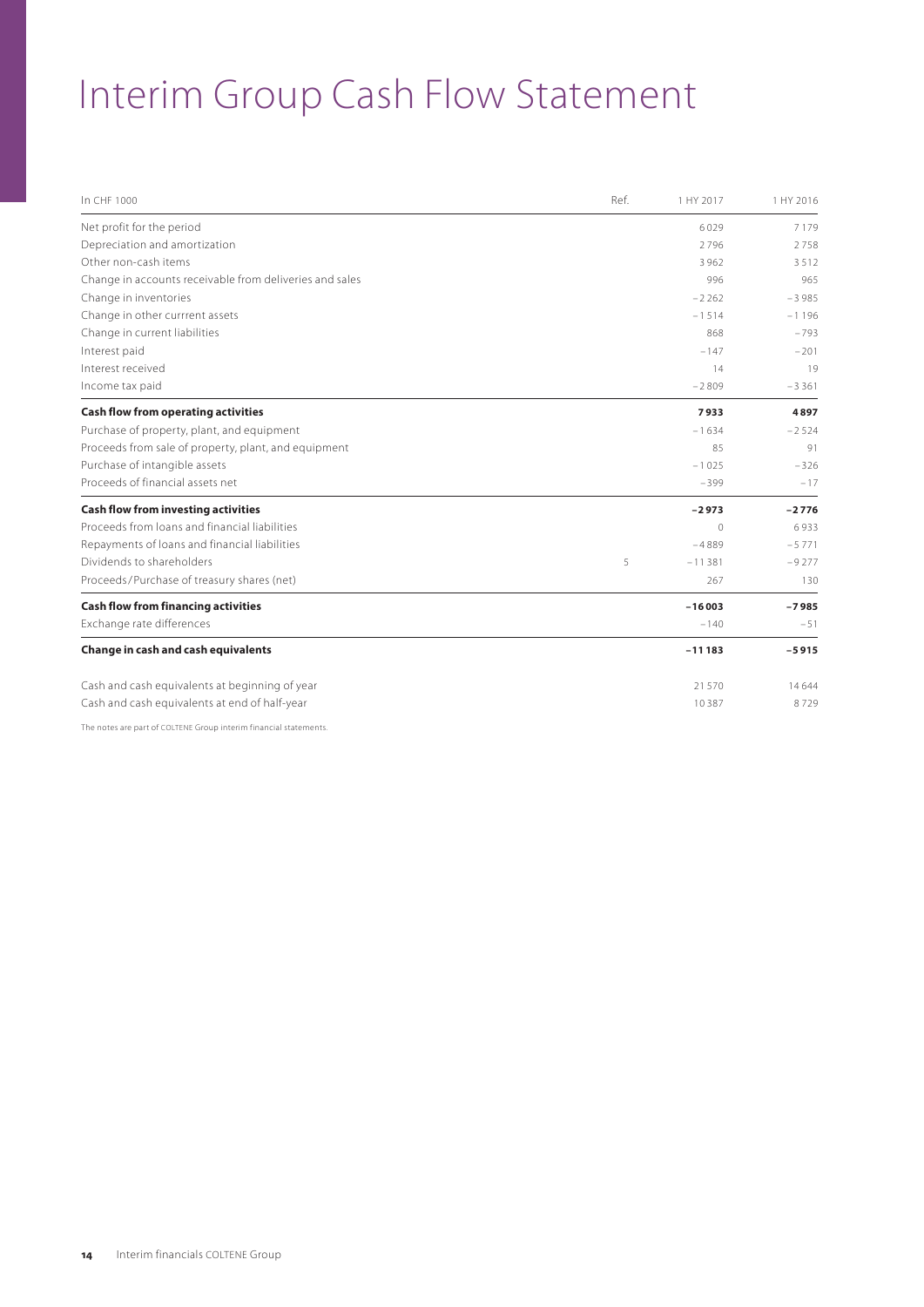# Interim Group Statement of Changes in Equity

| In CHF 1000                                                            |      |         |          | Translation |          |              |
|------------------------------------------------------------------------|------|---------|----------|-------------|----------|--------------|
|                                                                        |      | Share   | Treasury | of foreign  | Retained |              |
|                                                                        | Ref. | capital | shares   | operations  | earnings | Total        |
| 1.1.2016                                                               |      | 422     | $-307$   | $-33201$    | 134664   | 101578       |
| Comprehensive income for the half-year                                 |      |         |          | 513         | 5475     | 5988         |
| Share-based payment transactions                                       |      |         | 192      |             |          | 192          |
| Dividends                                                              | 5    |         |          |             | $-9277$  | $-9277$      |
| Change in treasury shares                                              |      |         | $-62$    |             |          | $-62$        |
| 30.6.2016                                                              |      | 422     | $-177$   | $-32688$    | 130862   | 98419        |
| 1.1.2017                                                               |      | 422     | $-258$   | $-31498$    | 143585   | 112251       |
| Comprehensive income for the half-year                                 |      |         |          | $-2366$     | 6029     | 3663         |
| Share-based payment transactions                                       |      |         | 284      |             |          | 284          |
| Dividends                                                              | 5    |         |          |             | $-11381$ | $-11381$     |
| Change in treasury shares                                              |      |         | $-24$    |             |          | $-24$        |
| Remeasurement treasury shares                                          |      |         | $-56$    |             | 56       | $\mathbf{0}$ |
| 30.6.2017                                                              |      | 422     | $-54$    | $-33864$    | 138289   | 104793       |
| The series are seen of COITENT Create topology floor and species and r |      |         |          |             |          |              |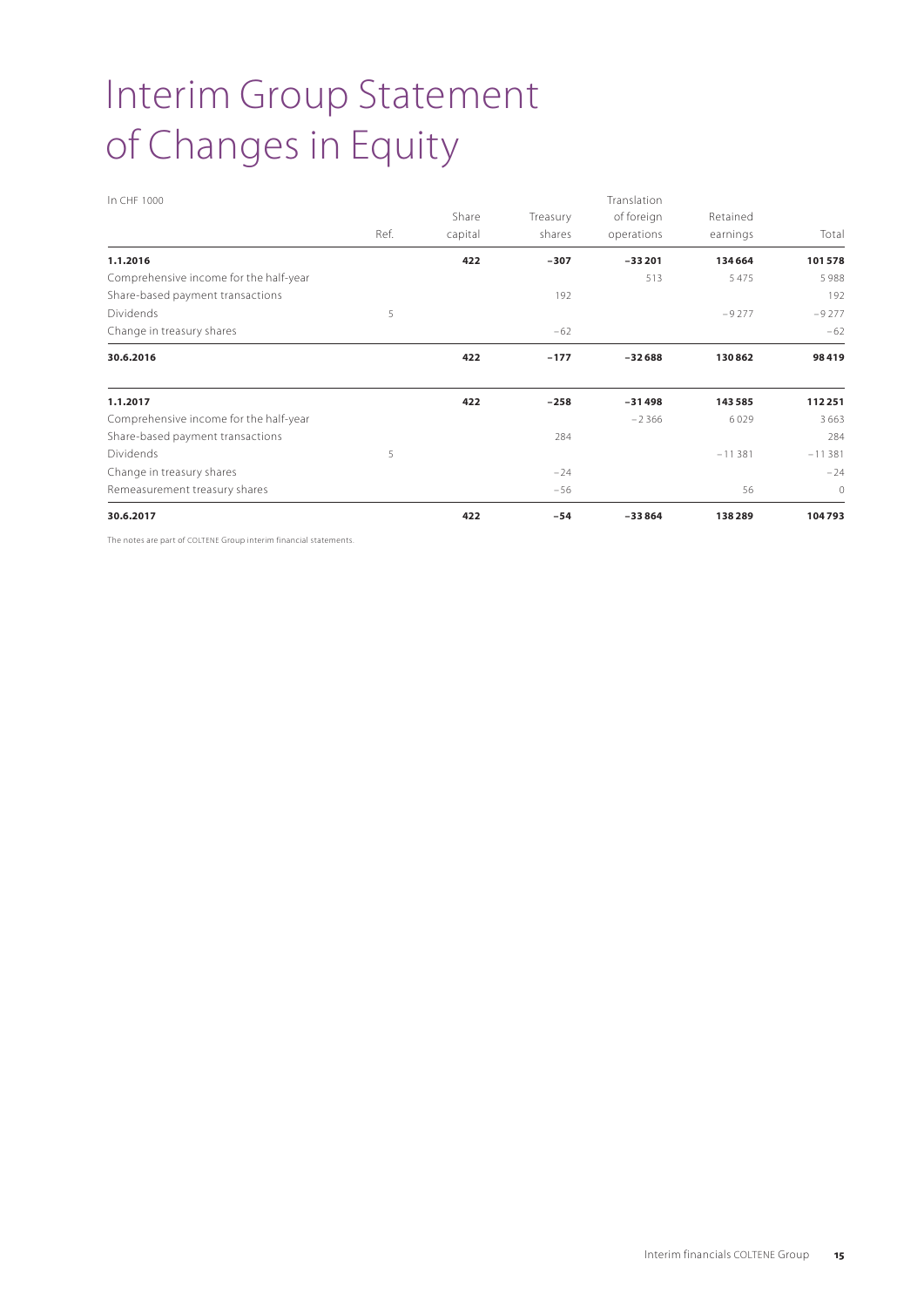### Selected Notes

COLTENE Holding AG (former Medisize Holding AG) – the holding company of the COLTENE Group ("the Group") – is a stock corporation persuant to the Swiss Code of Obligations. The Company's legal domicile is in Altstätten, Switzerland. COLTENE Holding AG was founded in accordance with Swiss Company law on December 15, 2005.

Under its umbrella brand COLTENE, the Group develops, manufactures, and sells via distribution channels a broad and comprehensive range of consumables and tools for dentists and dental laboratories. The Group operates one segment defined in line with the management structure, the organizational set-up, the reporting and allocation of resources by the chief operating decision maker of the Group.

#### **1 Applied Accounting Standard**

The unaudited interim condensed consolidated financial statements for the six months ended 30 June 2017 have been prepared in accordance with IAS 34 Interim Financial Reporting.

The interim condensed consolidated financial statements do not include all the information and disclosures required in the annual financial statements, and should be read in conjunction with the Group's annual financial statements as at 31 December 2016.

The ordinary business activities of the COLTENE Group are underlying a cyclicality in most of its important markets. The business development is not evenly balanced month by month. The experiences from the past show that the business in the first half of the calendar year is slightly weaker than that in the second half as far as sales are concerned. This is mainly driven by our customers and to a great extend impossible to control by the group management. Also the cost are not evened out in the first and second semester. There are various elements like marketing activities, international fairs or regulatory affairs, causing effects that can lead to lower or higher operational expenses in the first or in the second half of a calendar year. This information is provided to allow for a better understanding of the results, however, management has concluded that this is not 'highly seasonal' in accordance with IAS 34.

The accounting policies adopted in the preparation of the interim condensed consolidated financial statements are consistent with those followed in the preparation of the Group's annual consolidated financial statements for the year ended 31 December 2016, except for the adoption of new standards and interpretations effective as of 1 January 2017. The Group has not early adopted any other standard, interpretation or amendment that has been issued but is not yet effective.

The following amended IFRS standards were applied with effect from January 1, 2017:

- Amendments to IAS 7 Statement of Cash Flows: Disclosure Initiative
- Amendments to IAS 12 Income Taxes: Recognition of Deferred Tax Assets for Unrecognized Losses
- Annual Improvements Cycle 2014–2016

Although these new standards and amendments apply for the first time in 2017, they do not have a material impact on the annual consolidated financial statements of the Group or the interim condensed consolidated financial statements of the Group.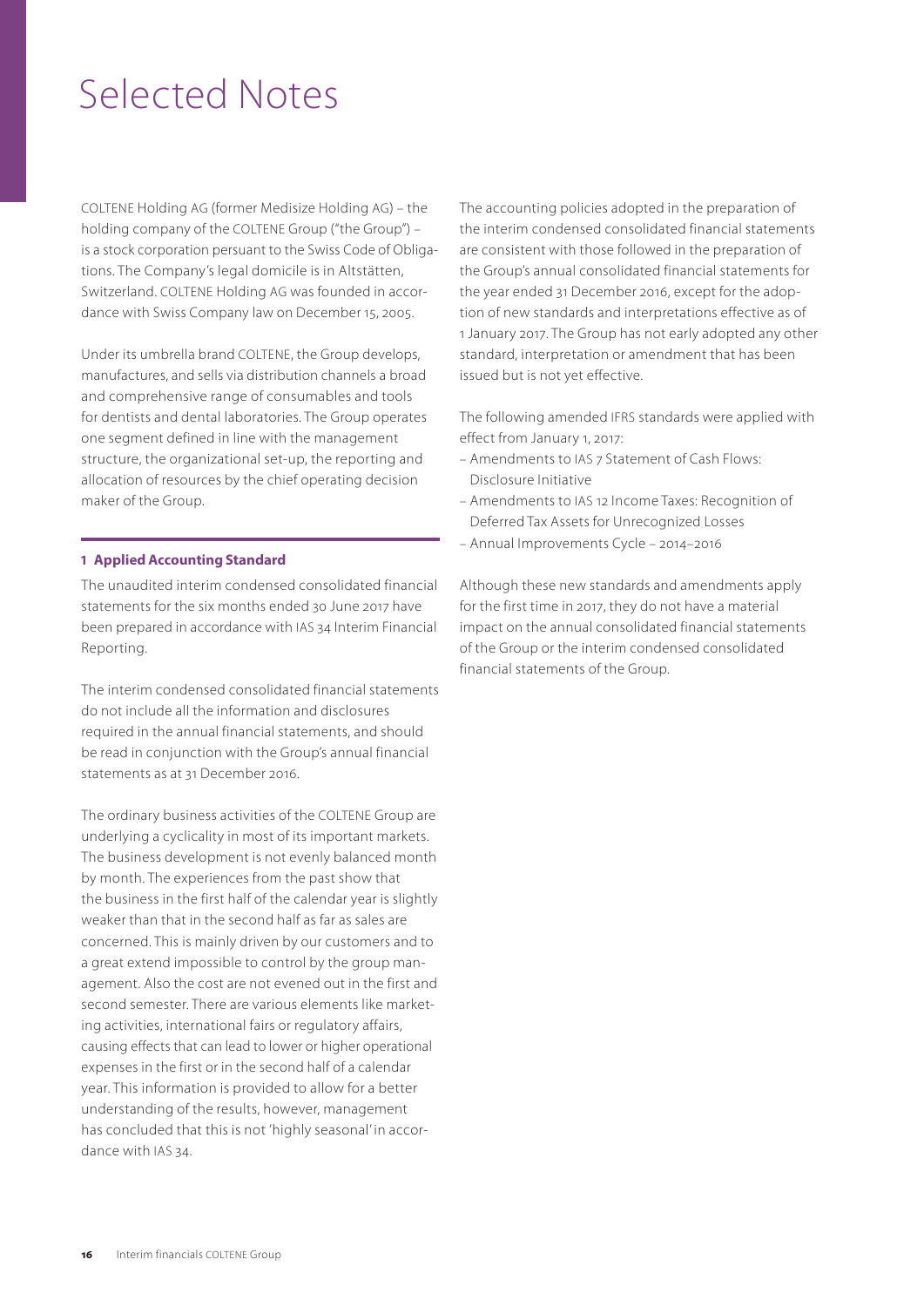#### **2 Currency Exchange Rates**

|       | The most important exchange rates                             |        |        |        |        |        |
|-------|---------------------------------------------------------------|--------|--------|--------|--------|--------|
|       | 31.12.2016 30.6.2017 1 HY 2017 31.12.2015 30.6.2016 1 HY 2016 |        |        |        |        |        |
| 1 USD | 10188                                                         | 09578  | 0.9947 | 09927  | 09784  | 09819  |
| 1 FUR | 10739                                                         | 1 0930 | 1.0764 | 1.0826 | 1 0865 | 1 0961 |

#### **3 Entity-Wide Information**

The net sales by geographic areas (determined by site of customer) and by products and services are as follows:

| Net sales by geographic areas |         |                     |
|-------------------------------|---------|---------------------|
| In CHF 1000                   |         | 1 HY 2017 1 HY 2016 |
| Switzerland                   | 953     | 890                 |
| Germany, Austria              | 6430    | 7013                |
| Great Britain, Ireland        | 3 2 0 2 | 3079                |
| France                        | 3537    | 3 2 1 4             |
| Other Europe                  | 11929   | 11199               |
| Russia and CIS                | 2698    | 2832                |
| Middle Fast and Africa        | 3372    | 3502                |
| North America                 | 27460   | 27068               |
| <b>Brazil</b>                 | 3375    | 2459                |
| Other South America           | 4375    | 4470                |
| China                         | 3 1 9 0 | 2976                |
| India                         | 2190    | 1477                |
| Other Far East, Oceania       | 5 3 0 2 | 5420                |
| <b>Net sales</b>              | 78013   | 75599               |

| Net sales by products and services |         |                     |  |  |  |
|------------------------------------|---------|---------------------|--|--|--|
| In CHF 1000                        |         | 1 HY 2017 1 HY 2016 |  |  |  |
| <b>Endodontics</b>                 | 16755   | 15767               |  |  |  |
| Prosthetics                        | 15968   | 15572               |  |  |  |
| Rotary                             | 6765    | 6218                |  |  |  |
| Restoration                        | 18989   | 19222               |  |  |  |
| Laboratory                         | 3 3 0 1 | 3175                |  |  |  |
| Infection Control                  | 4898    | 4799                |  |  |  |
| <b>Treatment Auxiliaries</b>       | 9984    | 9554                |  |  |  |
| Miscellaneous                      | 1353    | 1 2 9 2             |  |  |  |
| <b>Net sales</b>                   | 78013   | 75599               |  |  |  |

#### **4 Tax Expenses**

Tax expenses of TCHF 2'485 represent a tax rate of 29.2% (prior year 21.4%) of the profit before tax expenses. The increase is caused by higher profits in entities with higher tax rates.

#### **5 Equity**

Based on the General Meeting decision on March 29, 2017 the Company distributed a dividend of CHF 2.70 (previous year CHF 2.20) per share to its shareholders on April 4 2017. The total amount paid was TCHF 11'381 (previous year TCHF 9'277).

#### **6 Business combinations**

On March 31, 2017 the Group acquired the business and the assets of Diatech LLC, domiciled in Mount Pleasant (South Carolina, USA). COLTENE will integrate the business into the newly established Diatech INC, a 100% subsidiary of Coltene/Whaledent INC, Cuyahoga Falls (Ohio, USA). Diatech LLC is a tele sales and online vendor in the United States and Canada market, specialized in diamond and carbide burs as well as orthodontic products. The new business will increase consolidated annual net sales of the COLTENE Group by approximately CHF 1.5 million. Since 2012, Diatech LLC has been a subsidiary of Team Technologies, Inc., Morrtown (Tennessee, USA).

The fair values of the identifiable assets of Diatech LLC as at the date of acquisition were:

| In CHE 1000                                 | Fair value rec-<br>ognized on<br>acquisition |
|---------------------------------------------|----------------------------------------------|
| <b>Assets</b>                               |                                              |
| Property, plant and equipment               | 15                                           |
| Prepayments                                 | 32                                           |
| Inventory                                   | 275                                          |
| Total identifiable net assets at fair value | 322                                          |
| Goodwill arising on acquisition             | 953                                          |
| <b>Purchase consideration transferred</b>   | 1 2 7 5                                      |

The assets were individually evaluated by the purchase price allocation and the staff has been taken over completely. With this acquisition COLTENE ensures the distribution of high quality diamond and carbide burs under the brand Diatech in the North American market and streamlines the Diatech trademark situation. For the acquisition, a purchase price of TCHF 1'275 was paid by cash. The goodwill of TCHF 953 will not be amortized.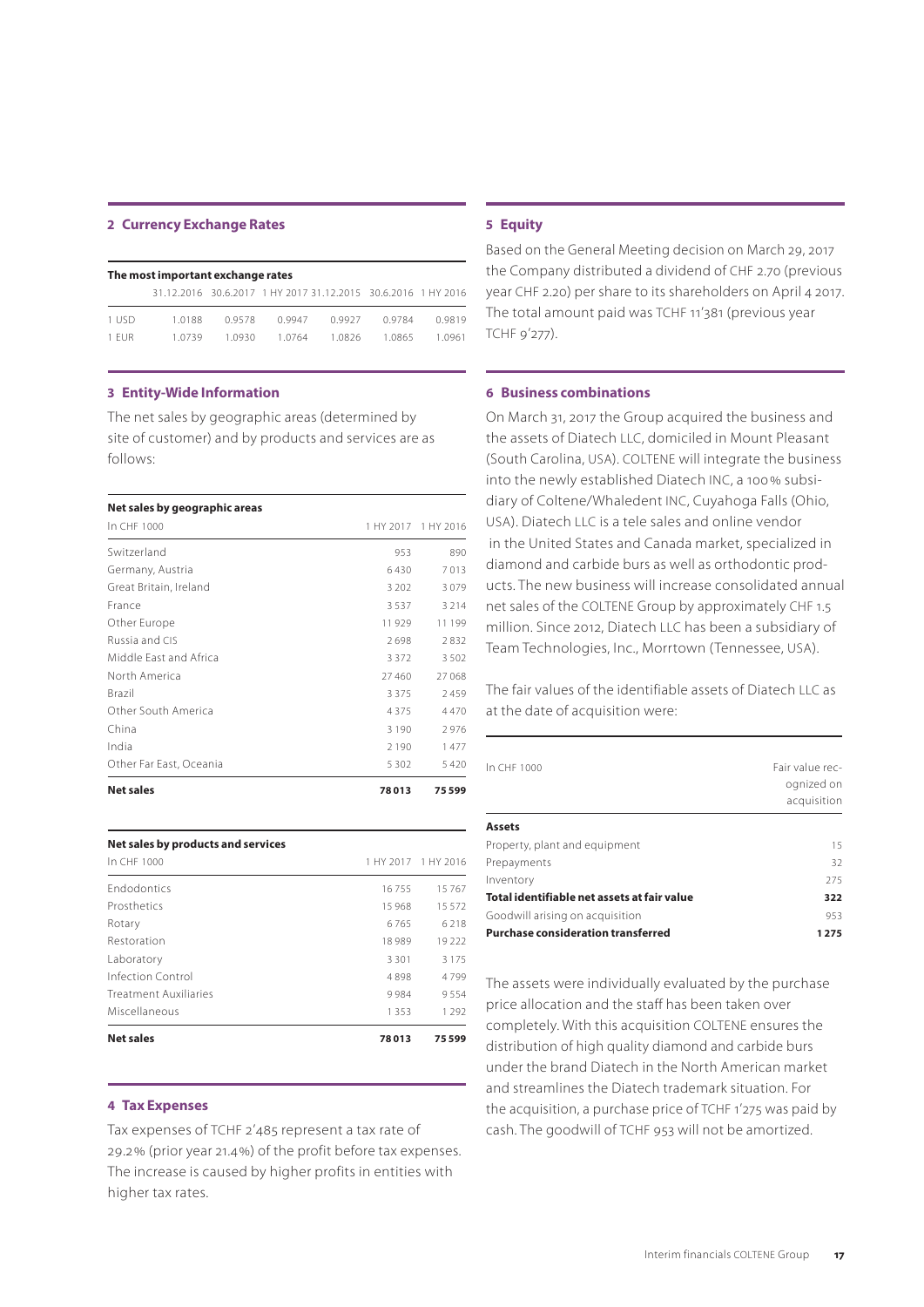From the date of acquisition, Diatech INC contributed TCHF 636.3 of net sales and TCHF 96.4 to the net profit before tax from the continuing operations of the Group. If the acquisition had taken place at the beginning of the year, revenue from continuing operations would have been TCHF 1'259.7 and the net profit before tax from continuing operations for the period would have been TCHF 164.2.

The goodwill recognized is primarily attributed to the expected synergies and other benefits from combining the assets and activities of Diatech LLC with those of the Group.

 Transaction costs of TCHF 17.1, have been expensed and are included in administrative expenses in the statement of profit or loss and are part of operating cash flows in the statement of cash flows.

#### **7 Intangible Assets**

| $-784$   | $-329$                    | $-1113$ |
|----------|---------------------------|---------|
|          |                           |         |
| 948      | 1 1 0 9                   | 2057    |
| 38078    | 12194                     | 50272   |
| 37 639   | 13084                     | 50723   |
| 550      | 307                       | 857     |
| $\Omega$ | 349                       | 349     |
| 37089    | 12428                     | 49517   |
| Goodwill | intan-<br>gible<br>assets | Total   |
|          |                           |         |
|          |                           | Other   |

#### **Accumulated amortization**

| <b>Value 30.06.2017</b>          | 38 24 2       | 3834            | 42076       |
|----------------------------------|---------------|-----------------|-------------|
| Value 01.01.2017                 | 38 078        | 3 4 7 3         | 41 551      |
| Value 30.06.2016                 | 37639         | 3 6 6 2         | 41 301      |
| Value 01.01.2016                 | 37 089        | 3725            | 40 814      |
|                                  | Goodwill      | gible<br>assets | Total       |
| <b>Net values</b><br>In CHF 1000 |               | Other<br>intan- |             |
| <b>Value 30.06.2017</b>          | $\mathbf 0$   | 9140            | 9140        |
| Currency effects                 | $\Omega$      | $-156$          | $-156$      |
| Amortization                     | $\Omega$      | 575             | 575         |
| Value 01.01.2017                 | 0             | 8721            | 8721        |
| Value 30.06.2016                 | 0             | 9422            | 9422        |
| Currency effects                 | $\Omega$      | 101             | 101         |
| Amortization                     | 0<br>$\Omega$ | 8702<br>619     | 8702<br>619 |
| Value 01.01.2016                 |               |                 |             |
|                                  | Goodwill      | gible<br>assets | Total       |
|                                  |               | intan-          |             |
| In CHF 1000                      |               | Other           |             |

Coltène/ Whaledent INC has started the amortization of research and development costs of the new UC150 Ultrasonic Cleaner. Therefore the amount of TCHF 1'100 was reclassified from assets under construction to intangible assets.

#### **8 Subsequent Events**

The Board of Directors authorized the Group's interim financial statements on July 31, 2017, for issue. As per this date, the Board of Directors and Executive Management were unaware of any important events subsequent to the reporting date.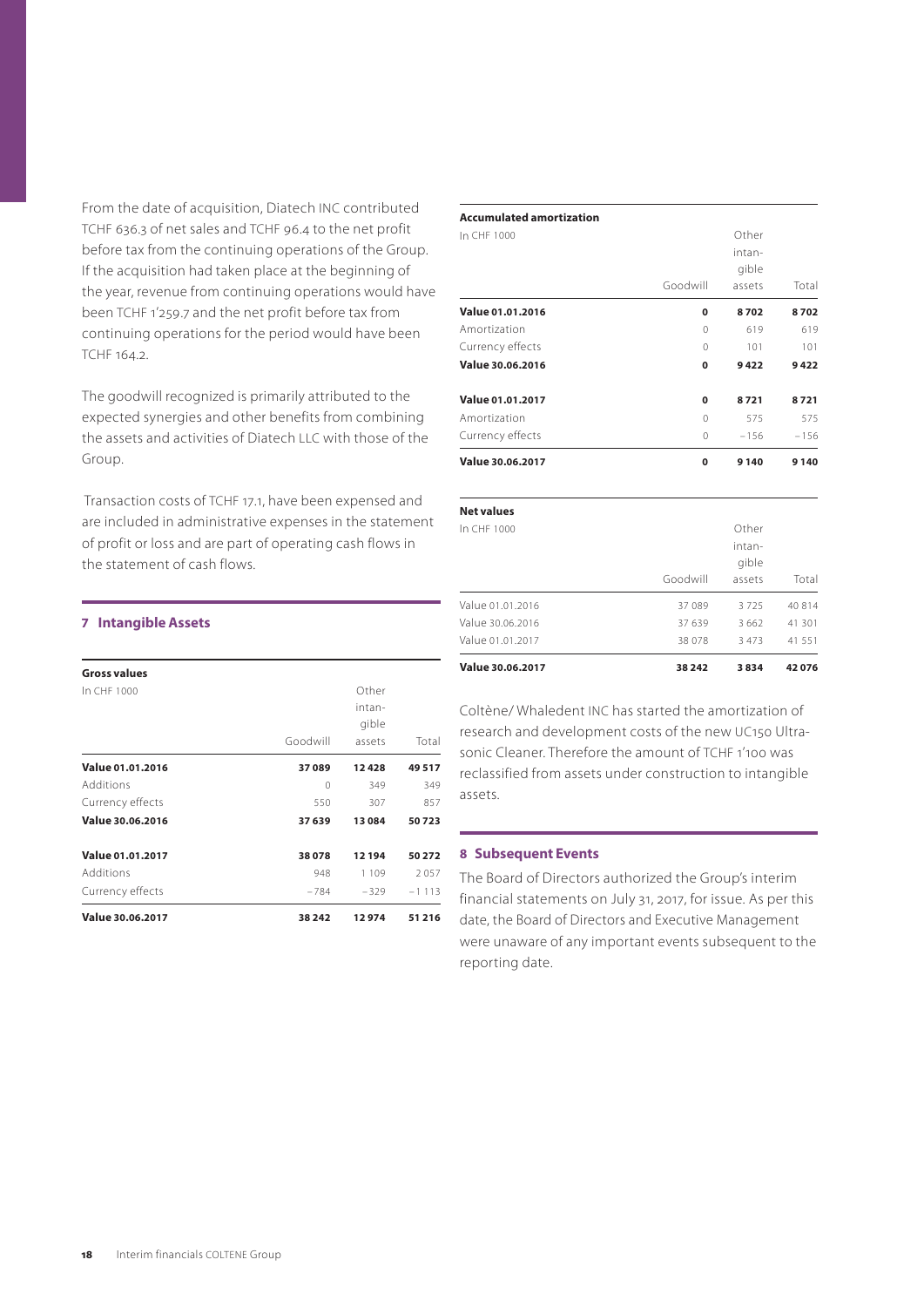### Investor Relations

#### **Share Price Performance**



COLTENE's share price increased by 33.5% during the first half of 2017, from CHF 74.05 to CHF 98.85. COLTENE paid a dividend of CHF 2.70 per share in April 2017.

#### **Shareholder Structure**

As of June 30, 2017, there were 1 650 shareholders entered in the share register (1 684 on December 31, 2016). The following shareholders held 3% or more of the share capital of COLTENE Holding AG as of June 30, 2017:

|                                      |        | 6/30/2017 12/31/2016 |
|--------------------------------------|--------|----------------------|
| Huwa Finanz- und Beteiligungs AG     | 25.68% | 25.68%               |
| Rätikon Privatstiftung               | 11.45% | 11.28%               |
| Tweedy, Browne Company LLC           | 6.88%  | 6.88%                |
| Credit Suisse Funds AG               | 6.16%  | 6.28%                |
| Robert Heberlein                     | 3.97%  | 3.97%                |
| UBS Fund Management (Switzerland) AG | 3.89%  | 3.80%                |

#### **Contact**

Gerhard Mahrle, CFO COLTENE Holding AG, Feldwiesenstrasse 20, 9450 Altstätten Phone +41 71 757 54 37; E-Mail investor@coltene.com

#### **Share Register**

Karin Wagner, ShareCommService AG Phone +41 44 809 58 52; E-Mail karin.wagner@sharecomm.ch

#### **Corporate Calendar**

Media and Analyst's Conference 2017, Annual Report 2017 March 6, 2018 Annual General Meeting 2018 March 28, 2018